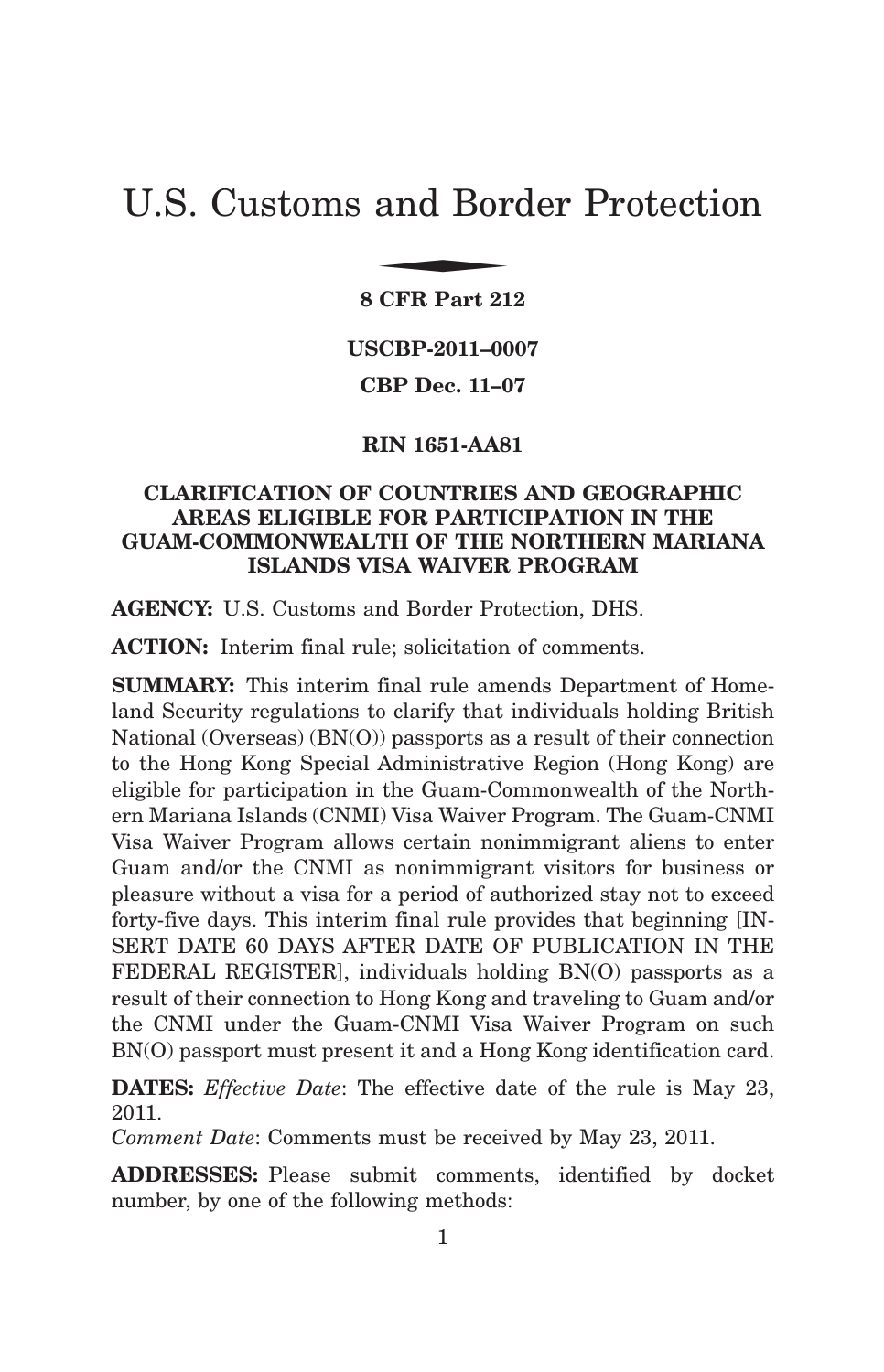- *Federal eRulemaking Portal*: *http://www.regulations.gov*. Follow the instructions for submitting comments via docket number USCBP-2011–0007.
- *Mail*: Border Security Regulations Branch, Office of International Trade, U.S. Customs and Border Protection, Mint Annex, 799 9th Street, NW, Washington, DC 20229–1179.

*Instructions*: All submissions received must include the agency name and docket number for this rulemaking. All comments received will be posted without change to *http://www.regulations.gov*, including any personal information provided.

*Docket*: For access to the docket to read background documents or comments received, go to *http://www.regulations.gov*. Comments submitted will be available for public inspection in accordance with the Freedom of Information Act (5 U.S.C. 552) and 19 CFR 103.11(b) on normal business days between the hours of 9 a.m. and 4:30 p.m. at the Border Security Regulations Branch, Office of International Trade, U.S. Customs and Border Protection, 799 9th Street, NW, 5th Floor, Washington, DC. Arrangements to inspect submitted comments should be made in advance by calling Mr. Joseph Clark at (202) 325–0118.

**FOR FURTHER INFORMATION CONTACT:** Cheryl C. Peters, U.S. Customs and Border Protection, Office of Field Operations, (202) 344–1438.

## **SUPPLEMENTARY INFORMATION:**

## **I. Public Comments**

Interested persons are invited to submit written comments on all aspects of this interim final rule. U.S. Customs and Border Protection (CBP) also invites comments on the economic, environmental or federalism effects of this rule. We urge commenters to reference a specific portion of the rule, explain the reason for any recommended change, and include data, information, or authorities that support such recommended change.

## **II. Background**

## *A. Guam-CNMI Visa Waiver Program*

Section 702 of the Consolidated Natural Resources Act of 2008 (CNRA), Public Law 110–229, 122 Stat. 754, 854, subject to a transition period, extends the immigration laws of the United States to the Commonwealth of the Northern Mariana Islands (CNMI) and provides for a visa waiver program for travel to Guam and/or the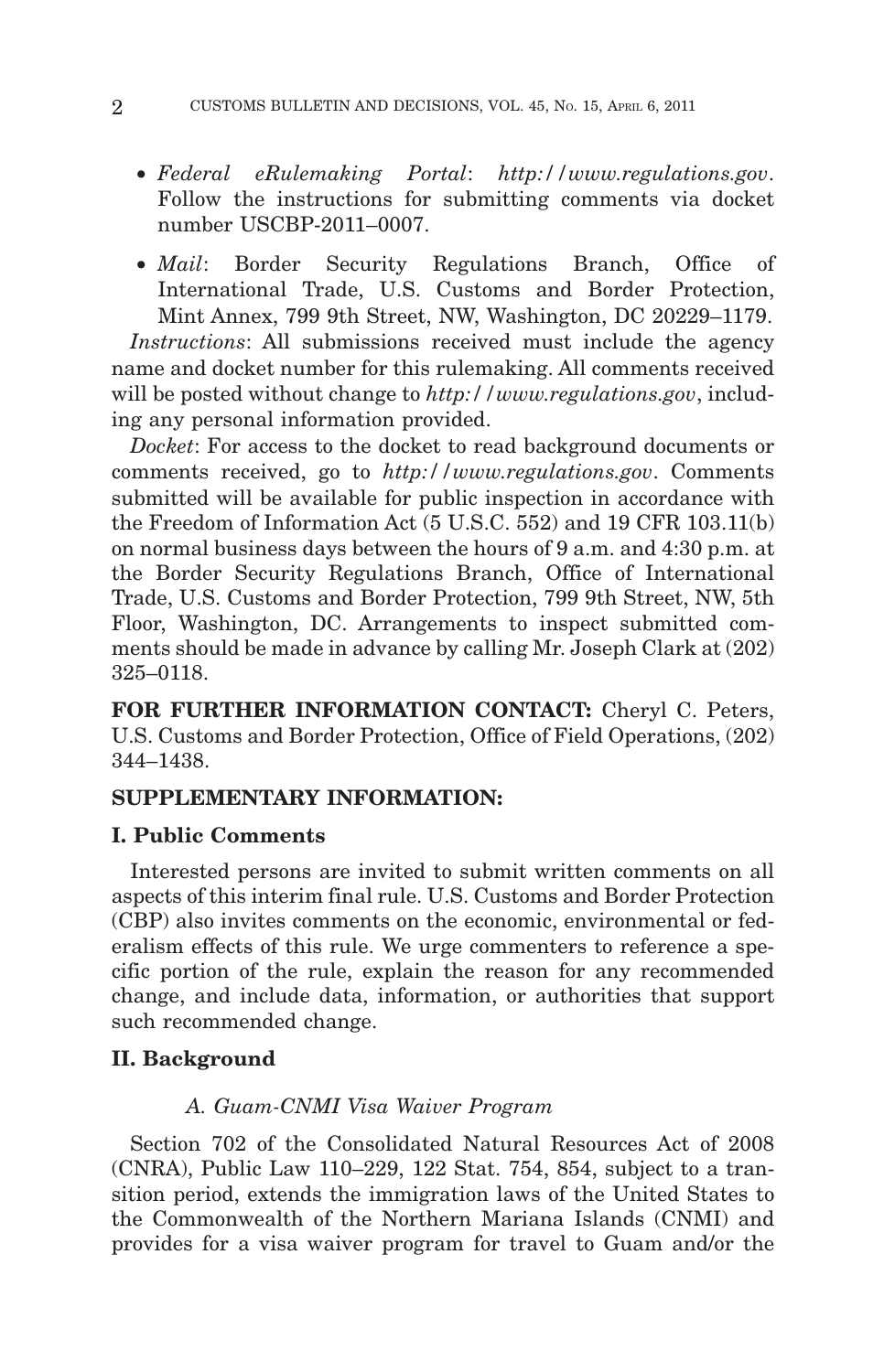CNMI. *See* sections 212 and 214 of the Immigration and Nationality Act (INA), as amended (8 U.S.C. 1182 and 1184). On January 16, 2009, the Department of Homeland Security (DHS), through CBP, issued an interim final rule in the **Federal Register** replacing the then-existing Guam Visa Waiver Program with the Guam-CNMI Visa Waiver Program and setting forth the requirements for nonimmigrant visitors seeking admission into Guam and/or the CNMI under the Guam-CNMI Visa Waiver Program. *See* 74 FR 2824.

The January 2009 rule provided that, beginning June 1, 2009, DHS would begin the administration and enforcement of the Guam-CNMI Visa Waiver Program. This program allows nonimmigrant visitors to seek admission for business or pleasure for entry into Guam and/or the CNMI without a visa for a period of authorized stay not to exceed forty-five days. On March 31, 2009, the Secretary of Homeland Security, after the necessary consultations, announced the delayed start of the transition period until November 28, 2009. On May 28, 2009, a technical amendment to the January 2009 rule was published, extending the implementation date of the Guam-CNMI Visa Waiver Program from June 1, 2009 to November 28, 2009. *See* 74 FR 25387.

The January 2009 rule lists the countries and geographic areas from which otherwise eligible individuals may travel to Guam and/or the CNMI under the Guam-CNMI Visa Waiver Program. Among those countries and geographic areas listed are Hong Kong and the United Kingdom. The January 2009 rule allows individuals possessing a Hong Kong Special Administrative Region (SAR) passport and Hong Kong identification card as a result of their connection to Hong Kong to travel under the Guam-CNMI Visa Waiver Program. The January 2009 rule does not address the eligibility of individuals holding British National (Overseas) (BN(O)) passports as a result of their connection to Hong Kong for travel to Guam and/or the CNMI under the Guam-CNMI Visa Waiver Program, and questions have arisen about their eligibility for travel under that program.

## *B. British Nationals (Overseas)*

On July 1, 1997, sovereignty over Hong Kong reverted from the United Kingdom to the People's Republic of China, establishing Hong Kong as a Special Administrative Region of the People's Republic of China. In the years prior to the reversion, the United Kingdom created a new category of British nationality, British National (Overseas) (BN(O)). A person who was considered a British national by his or her connection with Hong Kong, as defined in the Hong Kong (British Nationality) Order 1986, was entitled to apply for BN(O) status, and to hold a passport in that status, by registration. BN(O) status is for life, but is not transferable, and registration ended in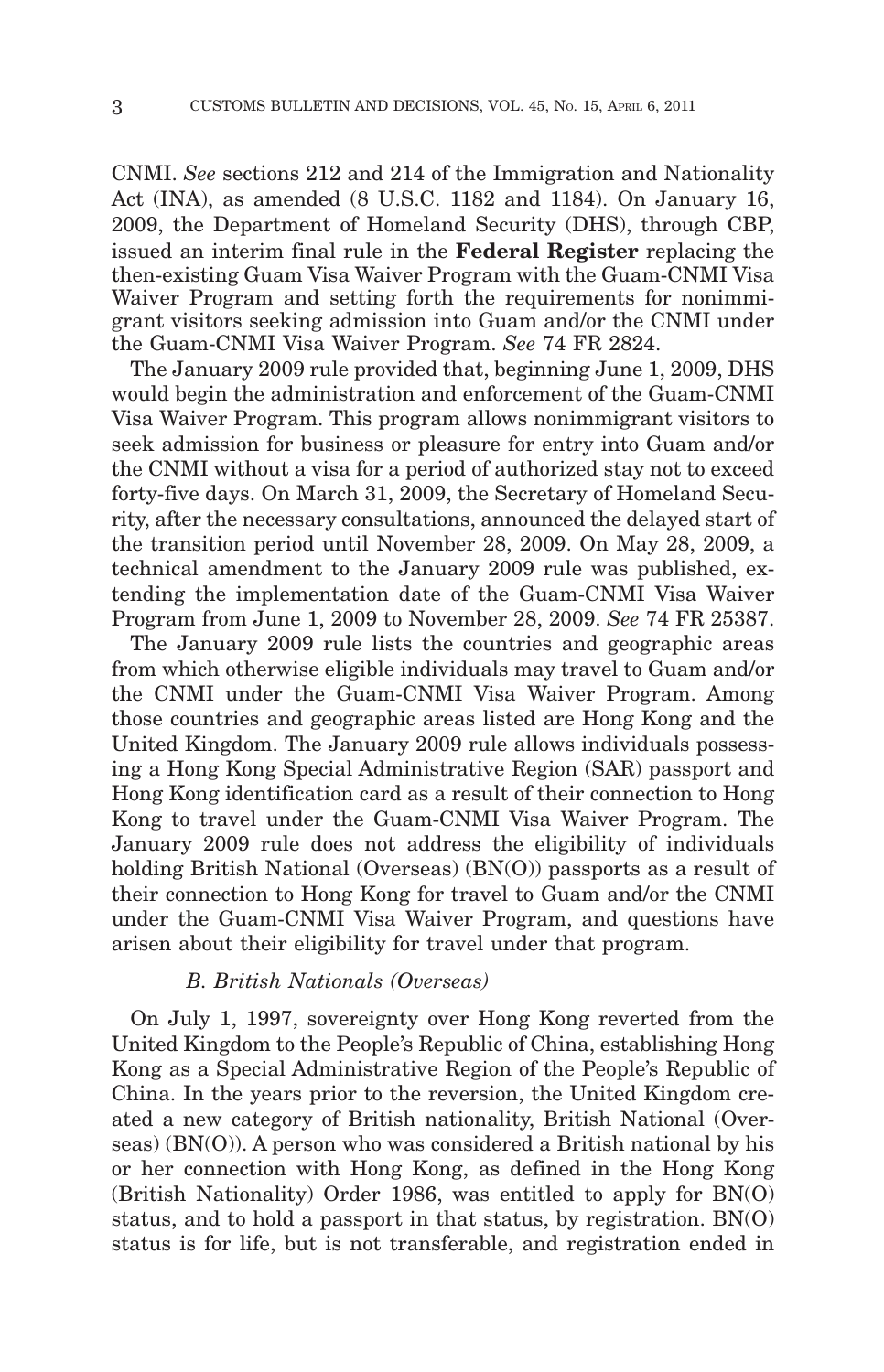1997. BN(O) passports, while British travel documents, do not confer the same rights as regular United Kingdom passports. BN(O) passports are issued to permanent residents of Hong Kong and do not confer the right of abode in the United Kingdom.

## *C. The Amendment*

Under the Guam Visa Waiver Program, the predecessor to the current Guam-CNMI Visa Waiver Program, BN(O) passport holders were eligible to participate in the program as citizens of "the United Kingdom (including the citizens of the colony of Hong Kong)." 8 CFR  $212.1(e)(3)(i)$ . As a result of the reversion of sovereignty, Hong Kong and the United Kingdom are listed separately for the Guam-CNMI Visa Waiver Program. 8 CFR  $212.1(q)(2)(ii)$ .

In light of the questions that have arisen regarding whether  $BN(0)$ passport holders qualify under the Guam-CNMI Visa Waiver Program in the absence of a specific reference in the regulation to BN(O) passport holders, CBP believes it is appropriate to amend the regulations to clarify this issue. The amended regulation explicitly allows Hong Kong individuals holding BN(O) passports as a result of their connection to Hong Kong to travel to Guam and/or the CNMI under the Guam-CNMI Visa Waiver Program. This clarification is based on the political changes in Hong Kong, the idiosyncrasies of the law of the United Kingdom discussed above, and the status of BN(O) passport holders as permanent residents of Hong Kong. Like Hong Kong SAR passport holders, BN(O) passport holders must present a Hong Kong identification card to travel to Guam and/or the CNMI under the Guam-CNMI Visa Waiver Program.

In order to provide BN(O) passport holders sufficient time to become aware of and adjust to the Hong Kong identification card requirement for participation in the Guam-CNMI Visa Waiver Program, the effective date of the amended regulation is May 23, 2011.

In addition, to provide further clarity in the regulation, DHS is relocating the existing regulatory requirements applicable to travelers from Taiwan under the Guam-CNMI Visa Waiver Program, from a parenthetical regarding Taiwan within the country list at 8 CFR  $212.1(q)(2)(ii)$  in place since the January 2009 rule, to a new paragraph, 8 CFR  $212.1(q)(2)(ii)(B)$ . This new paragraph contains substantively identical text to the parenthetical in the January 2009 rule. The regulation continues to require that in order to participate in the program as a result of a connection to Taiwan, an individual must be a resident of Taiwan who begins his or her travel in Taiwan and who travels on direct flights from Taiwan to Guam or the CNMI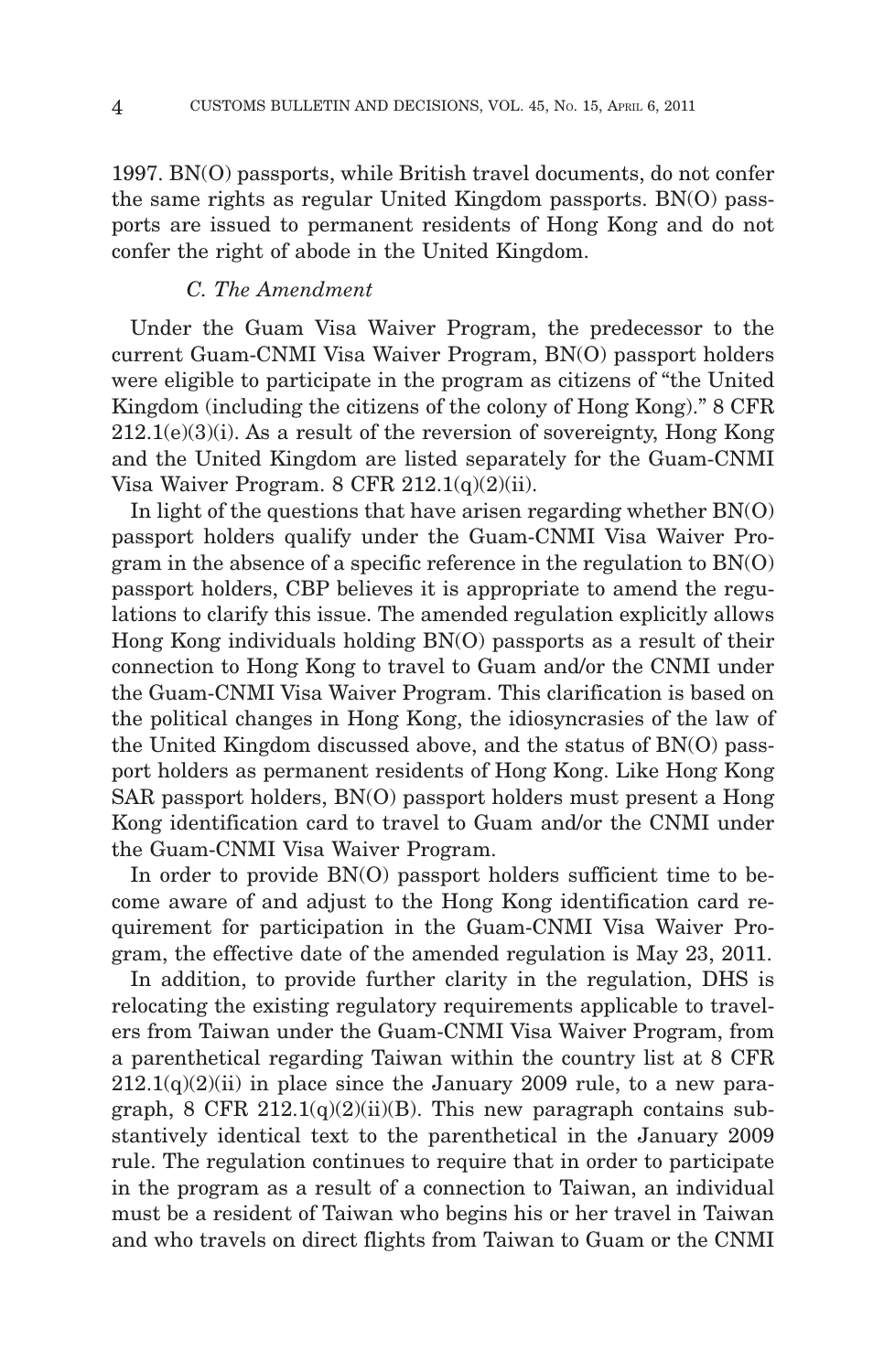without an intermediate layover or stop, except that the flights may stop in a territory of the United States en route.

## **III. Statutory and Regulatory Requirements**

## *A. Administrative Procedure Act*

Section 702(b) of the CNRA directs that all regulations necessary to implement the Guam-CNMI Visa Waiver Program shall be considered a foreign affairs function for purposes of section 553(a) of the Administrative Procedure Act (APA). *See* section 212 of the INA, as amended (8 U.S.C. 1182(l)(3)). As was the case with the January 2009 rule that replaced the Guam Visa Waiver Program with the Guam-CNMI Visa Waiver Program, this interim final rule is exempt from the notice and comment and 30-day delayed effective date requirements of the APA. *See* 74 FR 2824. DHS is nevertheless providing the opportunity for public comments. Further, a 60-day delayed effective date is provided in order to allow BN(O) passport holders sufficient time to become aware of and adjust to the Hong Kong identification card requirement for participation in the Guam-CNMI Visa Waiver Program.

#### *B. Executive Order 12866*

Section  $3(d)(2)$  of Executive Order 12866 provides that the Executive Order does not apply to a regulation that involves a foreign affairs function of the United States, and thus it does not apply to this rule. Accordingly, the Office of Management and Budget has not reviewed this regulation under that Executive Order.

## *C. Regulatory Flexibility Act*

Because this rule is being issued as an interim final rule on the foreign affairs function of the United States, as set forth above, a regulatory flexibility analysis is not required under the Regulatory Flexibility Act (5 U.S.C. 601–612).

#### **List of Subjects in 8 CFR Part 212**

Administrative practice and procedure, Aliens, Immigration, Passports and visas, Reporting and recordkeeping requirements.

## **Amendments to Regulations**

Part 212 of title 8 of the Code of Federal Regulations is amended as set forth below: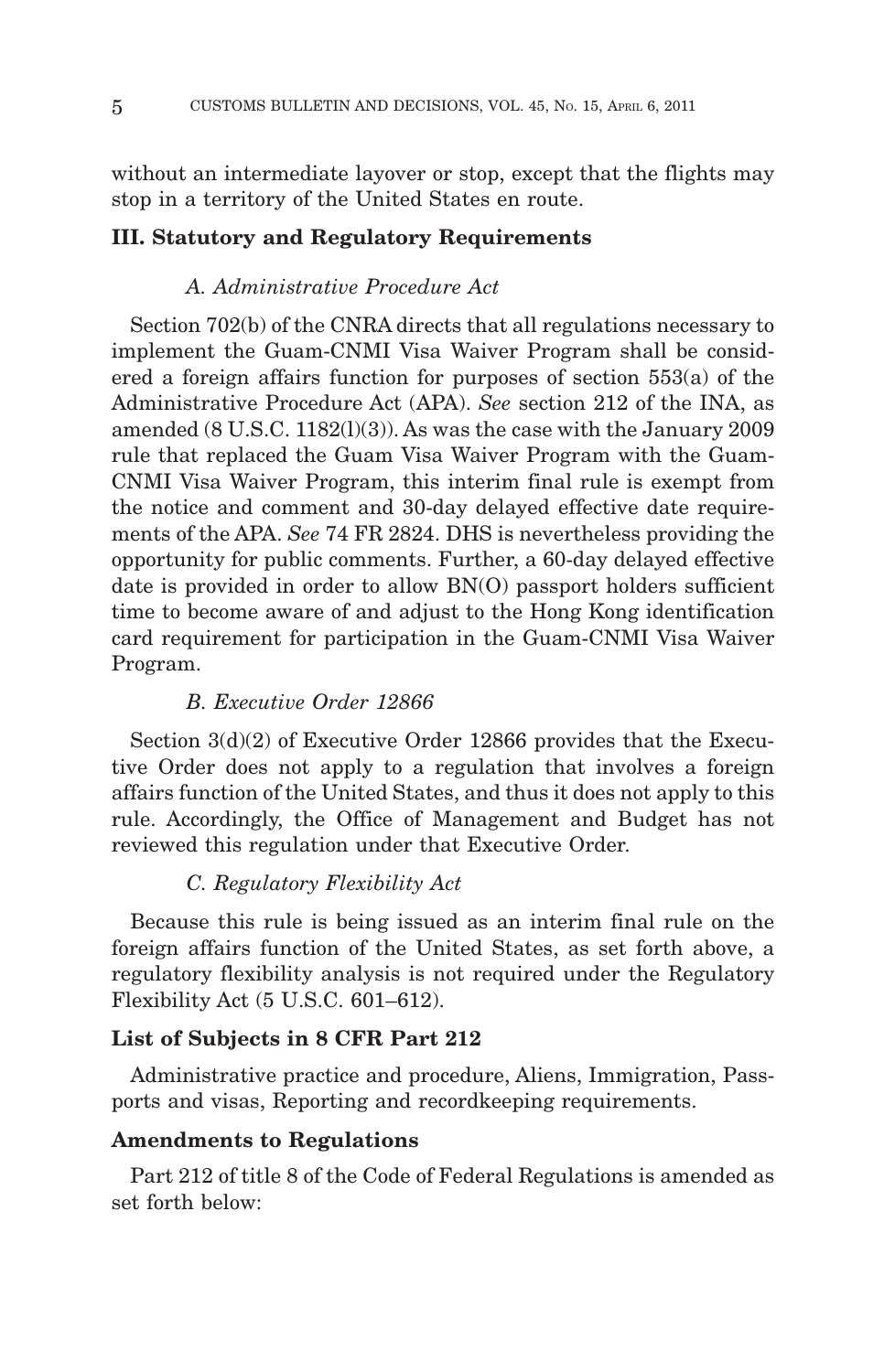## **PART 212—DOCUMENTARY REQUIREMENTS: NONIMMI-GRANT; WAIVERS; ADMISSION OF CERTAIN INADMIS-SIBLE ALIENS; PAROLE**

1. The authority citation for part 212 is revised to read as follows:

**Authority**: 8 U.S.C. 1101 and note, 1102, 1103, 1182 and note, 1184, 1187, 1223, 1225, 1226, 1227, 1255, 1359; 8 U.S.C. 1185 note (section 7209 of Public Law 108–458); 8 CFR part 2.

Section 212.1(q) also issued under section 702, Public Law 110–229, 122 Stat. 754, 854.

2. Section  $212.1(q)(2)(ii)$  is revised to read as follows:

## **§ 212.1 Documentary Requirements for Nonimmigrants.**

\*\*\*\*\*

 $(q)$  \* \* \*

 $(2)$  \* \* \*

(ii) *Eligible Countries and Geographic Areas*. Nationals of the following countries are eligible to participate in the Guam-CNMI Visa Waiver Program for purposes of admission to both Guam and the CNMI: Australia, Brunei, Japan, Malaysia, Nauru, New Zealand, Papua New Guinea, Republic of Korea, Singapore, and the United Kingdom. Travelers with a connection to one of the following geographic areas -- the Hong Kong Special Administrative Region (Hong Kong) or Taiwan -- may also be eligible to participate in the Guam-CNMI Visa Waiver Program for purposes of admission to both Guam and the CNMI, *see* paragraphs  $(q)(2)(ii)(A)$  and  $(q)(2)(ii)(B)$  respectively.

(A) *Hong Kong Special Administrative Region (Hong Kong)*. To be eligible to participate in the program as a result of a connection to Hong Kong, the following documentation is required: a Hong Kong Special Administrative Region (SAR) passport with a Hong Kong identification card; or a British National (Overseas) (BN(O)) passport with a Hong Kong identification card.

(B) *Taiwan*. To be eligible to participate in the program as a result of a connection to Taiwan, one must be a resident of Taiwan who begins his or her travel in Taiwan and who travels on direct flights from Taiwan to Guam or the CNMI without an intermediate layover or stop, except that the flights may stop in a territory of the United States en route.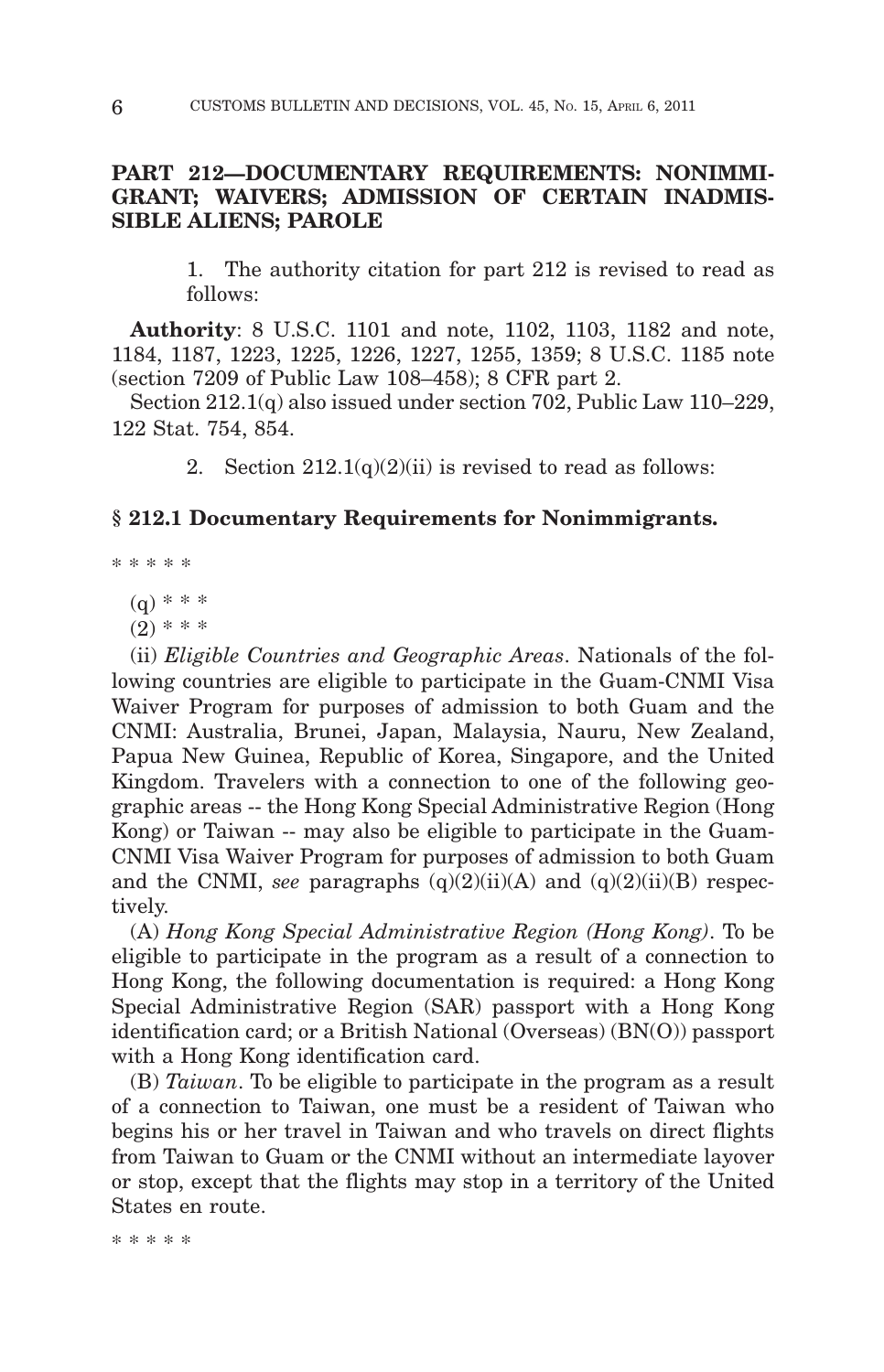Dated: March 16, 2011

JANET NAPOLITANO, *Secretary.*

[Published in the Federal Register, March 23, 2011 (76 FR 16231)]  $\begin{minipage}{0.9\linewidth} \textbf{JANE} \end{minipage}$ al Register, March

**19 CFR PARTS 12, 102, 141, 144, 146, and 163 CBP Dec. 11–09**

#### **USCBP-2005–0009**

## **RIN 1515-AD57 (FORMERLY RIN 1505-AB60)**

## **COUNTRY OF ORIGIN OF TEXTILE AND APPAREL PRODUCTS**

**AGENCY:** U.S. Customs and Border Protection, Department of Homeland Security; Department of the Treasury.

**ACTION:** Final rule.

**SUMMARY:** This document adopts as a final rule, with some changes, interim amendments to title 19 of the Code of Federal Regulations ("CFR") to revise, update, and consolidate the Customs and Border Protection ("CBP") regulations relating to the country of origin of textile and apparel products. The regulatory amendments adopted as a final rule in this document reflect changes brought about, in part, by the expiration on January 1, 2005, of the Agreement on Textiles and Clothing ("ATC") and the resulting elimination of quotas on the entry of textile and apparel products from World Trade Organization ("WTO") members. The primary regulatory change consists of the elimination of the requirement that a textile declaration be submitted for all importations of textile and apparel products. In addition, to improve the quality of reporting of the identity of the manufacturer of imported textile and apparel products, this document adopts as a final rule an amendment requiring importers to identify the manufacturer of such products through a manufacturer identification code ("MID").

**DATES:** Final rule effective March 17, 2011.

## **FOR FURTHER INFORMATION CONTACT:**

Operational aspects: Roberts Abels, Textile Operations, Office of International Trade, (202) 863–6503.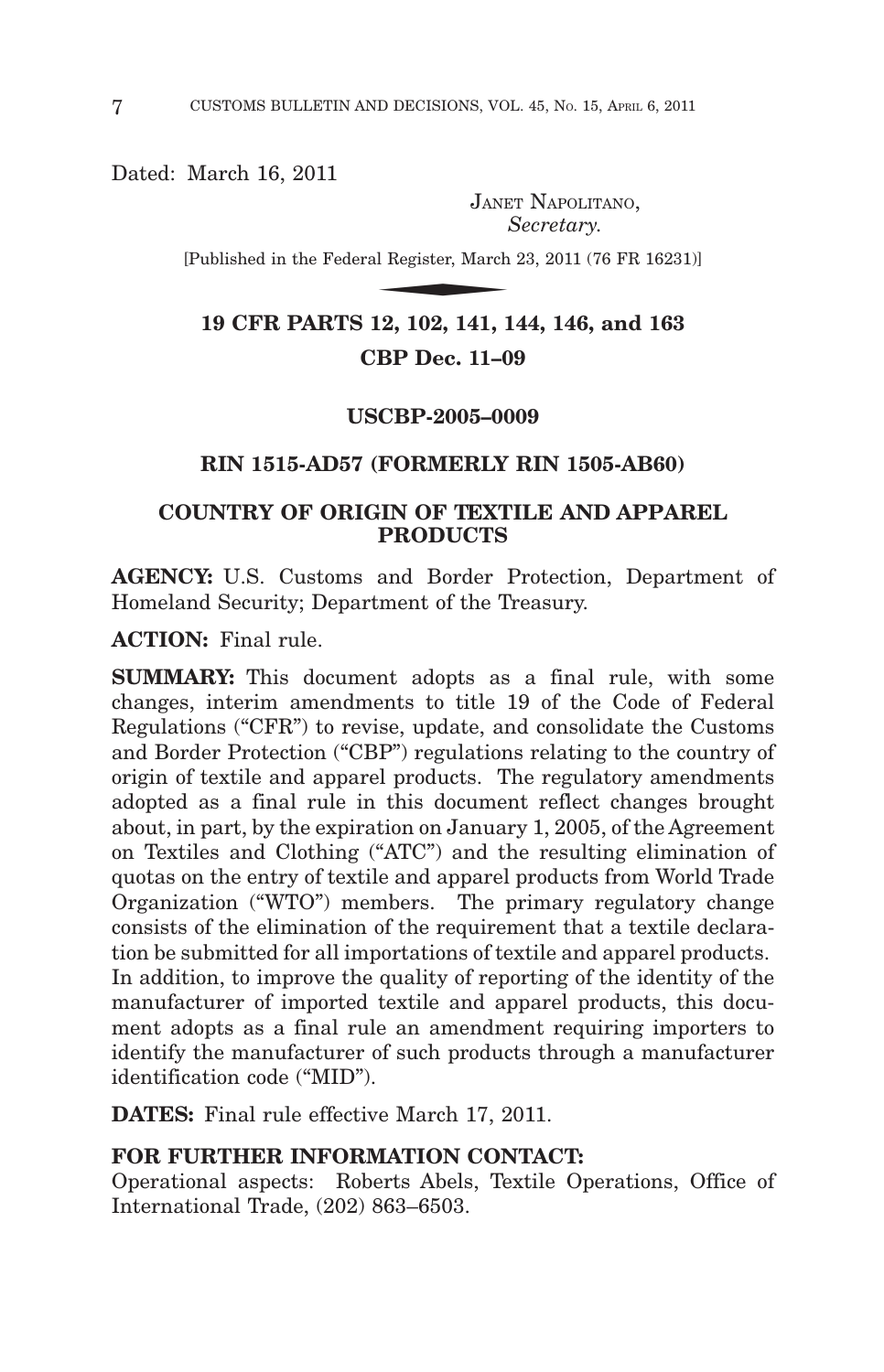Legal aspects: Cynthia Reese, Tariff Classification and Marking Branch, Office of International Trade, (202) 572–8812.

## **SUPPLEMENTARY INFORMATION:**

#### **Background**

On January 1, 2005, the Agreement on Textiles and Clothing ("ATC") expired. The ATC was the successor agreement to the Multifiber Arrangement Regarding International Trade in Textiles ("MFA") which governed international trade in textiles and apparel through the use of quantitative restrictions. The ATC provided for the integration of textiles and clothing into the General Agreement on Tariffs and Trade ("GATT") regime over a 10-year transition period. With the conclusion of the 10-year period, the integration was complete and the ATC thus expired. As of January 1, 2005, textile and apparel products of World Trade Organization members are no longer subject to quantitative restrictions for entry of such products into the United States.

By letter dated February 11, 2005, the Chairman of CITA requested that CBP review the regulations relating to the country of origin of textile and apparel products set forth in § 12.130 of the CBP regulations (19 CFR 12.130) and recommend appropriate changes in light of the conclusion of the ten-year transition period for the integration of the textile and apparel sector into GATT 1994 to ensure ongoing enforcement of trade in textiles and apparel. By letter dated February 23, 2005, CBP responded to CITA's request. CITA agreed by letter dated May 4, 2005, that § 12.130 should be amended at this time and responded to the recommendations offered by CBP in response to CITA's solicitation of February 11, 2005. By letter dated July 28, 2005, the Department of the Treasury, pursuant to the authority retained by the Department of the Treasury over the customs revenue functions defined in the Homeland Security Act, and pursuant to section 204 of the Agricultural Act of 1956, as amended, as that authority is delegated by Executive Order 11651 of March 3, 1972, and Executive Order 12475 of May 9, 1984, and in accordance with the policy guidance, recommendation and direction provided by the Chairman of CITA in his letter of May 4, 2005, authorized and directed the Department of Homeland Security to promulgate, as immediately effective regulations, amendments to the CBP regulations regarding the country of origin of textiles and textile products, including elimination of the textile declaration and requiring that importers provide the identity of the manufacturer.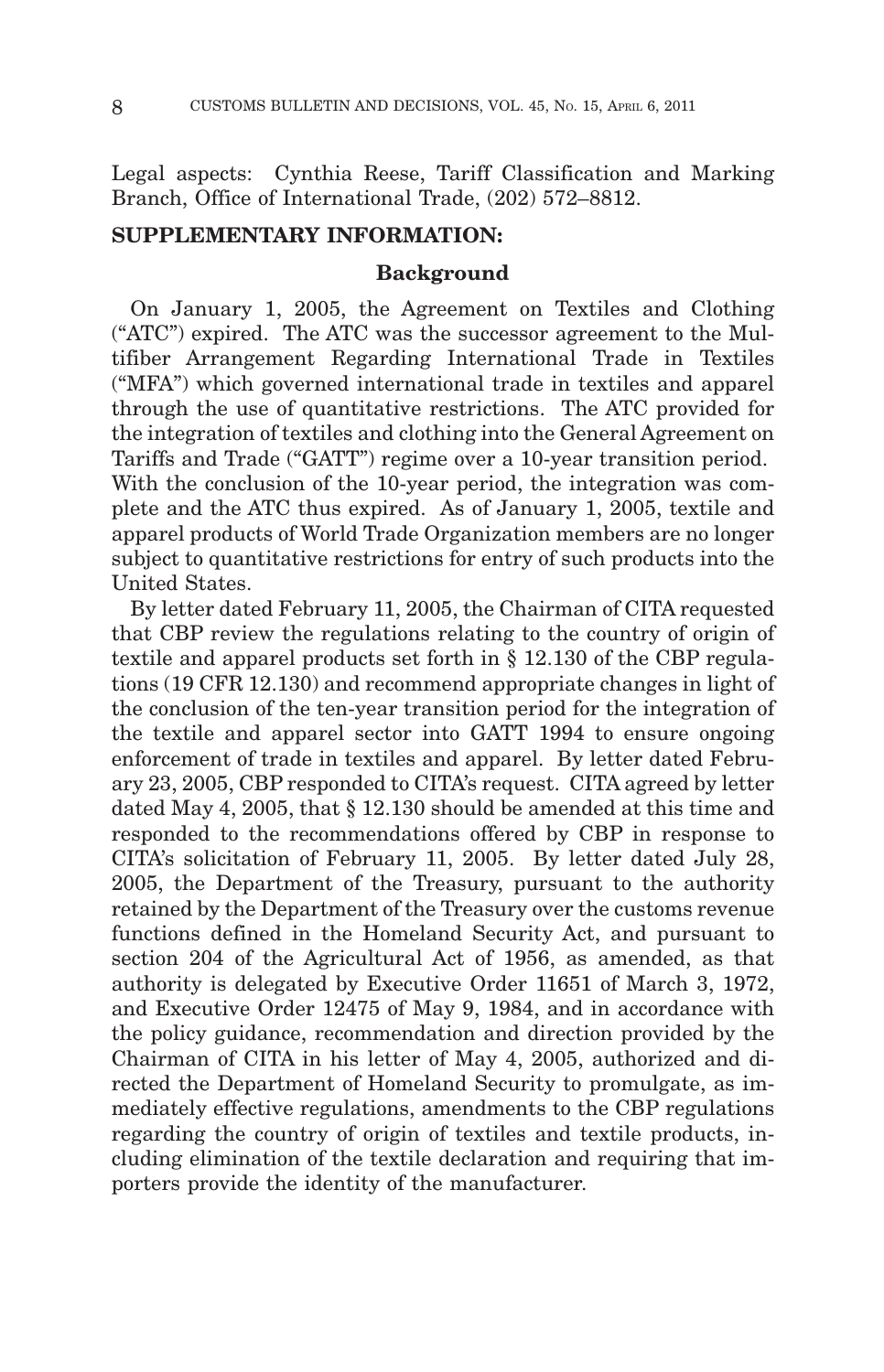Accordingly, on October 5, 2005, CBP published CBP Dec. 05–32 in the **Federal Register** (70 FR 58009) setting forth interim amendments to the CBP regulations relating to the country of origin of textile and apparel products. In addition to revising and updating the provisions of § 12.130, CBP Dec. 05–32 re-designated § 12.130 as new §§ 102.22 and 102.23(b) and (c) to consolidate the rules of origin for textiles and apparel products for all countries in Part 102 of the CBP regulations. Similarly, §§ 12.131 and 12.132, which set forth certain procedural matters regarding the entry of textile and apparel products, were also revised and updated and, as part of the consolidation of the textile regulations, re-designated as new §§ 102.24 and 102.25, respectively. The interim amendments were effective on the date that the interim rule was published in the **Federal Register** (October 5, 2005). For a more comprehensive discussion of these interim regulatory amendments, please *see* CBP Dec. 05–32.

One of the principal regulatory changes effected by CBP Dec. 05–32 was the elimination of the requirement that a textile declaration accompany importations of textile and apparel products. The interim rule document stated that this will reduce the paperwork burden on importers and is consistent with the movement toward paperless entries.

In addition, the interim amendments included a requirement that importers of textile and apparel products identify on CBP Form 3461 (Entry/Immediate Delivery) and CBP Form 7501 (Entry Summary), and in all electronic data submissions that require identification of the manufacturer, the manufacturer of such products through a manufacturer identification code (MID) constructed from the name and address of the entity performing the origin-conferring operations. CBP Dec. 05–32 stated that this requirement resulted from guidance provided by CITA and the Department of the Treasury, and that it applied to all entries of textile or apparel products listed in § 102.21(b)(5) of the CBP regulations. The interim rule document explained that this requirement will assist CBP in verifying the origin of imported textile and apparel products, thereby enabling CBP to better enforce trade in textile and apparel products.

CBP Dec. 05–32 noted that importers of all goods are required to provide either a manufacturer or shipper identification code at the time of entry. The MID requirement for textile or apparel goods described above differs from the identification code required for all products in that the MID must identify the manufacturer (*i.e.*, the entity performing the origin-conferring operations with respect to the imported product).

Although the interim regulatory amendments were promulgated without prior public notice and comment procedures and took effect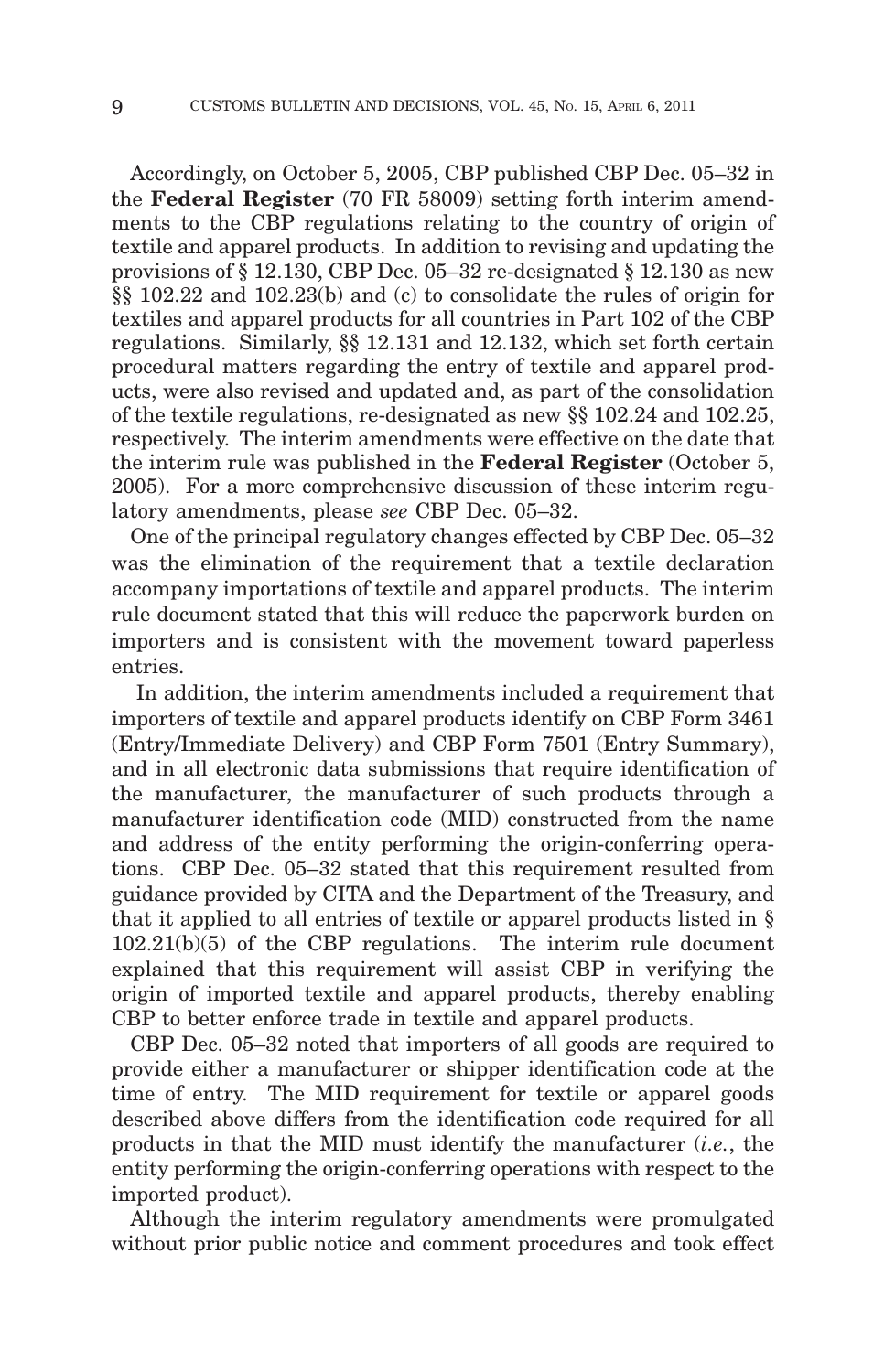on October 5, 2005, CBP Dec. 05–32 provided for the submission of public comments which would be considered before adoption of the interim regulations as a final rule, and the prescribed public comment period closed on December 5, 2005. A discussion of the comments received by CBP is set forth below.

## **Discussion of Comments**

A total of 26 commenters responded to the solicitation of public comments on the interim regulations set forth in CBP Dec. 05–32. Nearly all of the commenters supported the elimination of the textile declaration, although 24 of the commenters expressed opposition to or raised concerns or questions regarding the interim rule's requirement that entries of textile and apparel goods identify the manufacturer of the goods through a manufacturer identification code (MID). The comments are discussed below.

## *Comment*:

Thirteen of the commenters objected to the fact that the interim rule became effective immediately upon publication in the **Federal Register** and, as a result, failed to provide any advance notice to the trade community of the change in the MID requirement for textile and apparel products. These commenters emphasized that because a change of this significance has impacts on many levels of trade, prior notice is necessary to afford importers and other supply chain participants sufficient time to fully understand the new MID requirement and to establish procedures to meet the requirement. One commenter stated that the adoption of the interim rule without a "phase-in" period is not in conformity with the principle of "informed compliance" and that members of the trade community believe that business certainty is imperative for good trade compliance.

## *CBP's Response*:

CBP fully understands the concerns expressed by the commenters regarding the interim rule's immediate effective date. It was in response to these concerns that CBP decided to delay enforcement of the new requirement, as discussed in more detail below. CBP will continue to work with the trade community to ensure that this regulatory change results in as little disruption to the flow of legitimate trade as possible.

#### *Comment*:

Although several commenters noted that CBP delayed enforcement of the new MID requirement until November 18, 2005, ten commenters urged that CBP delay implementation and/or enforcement of the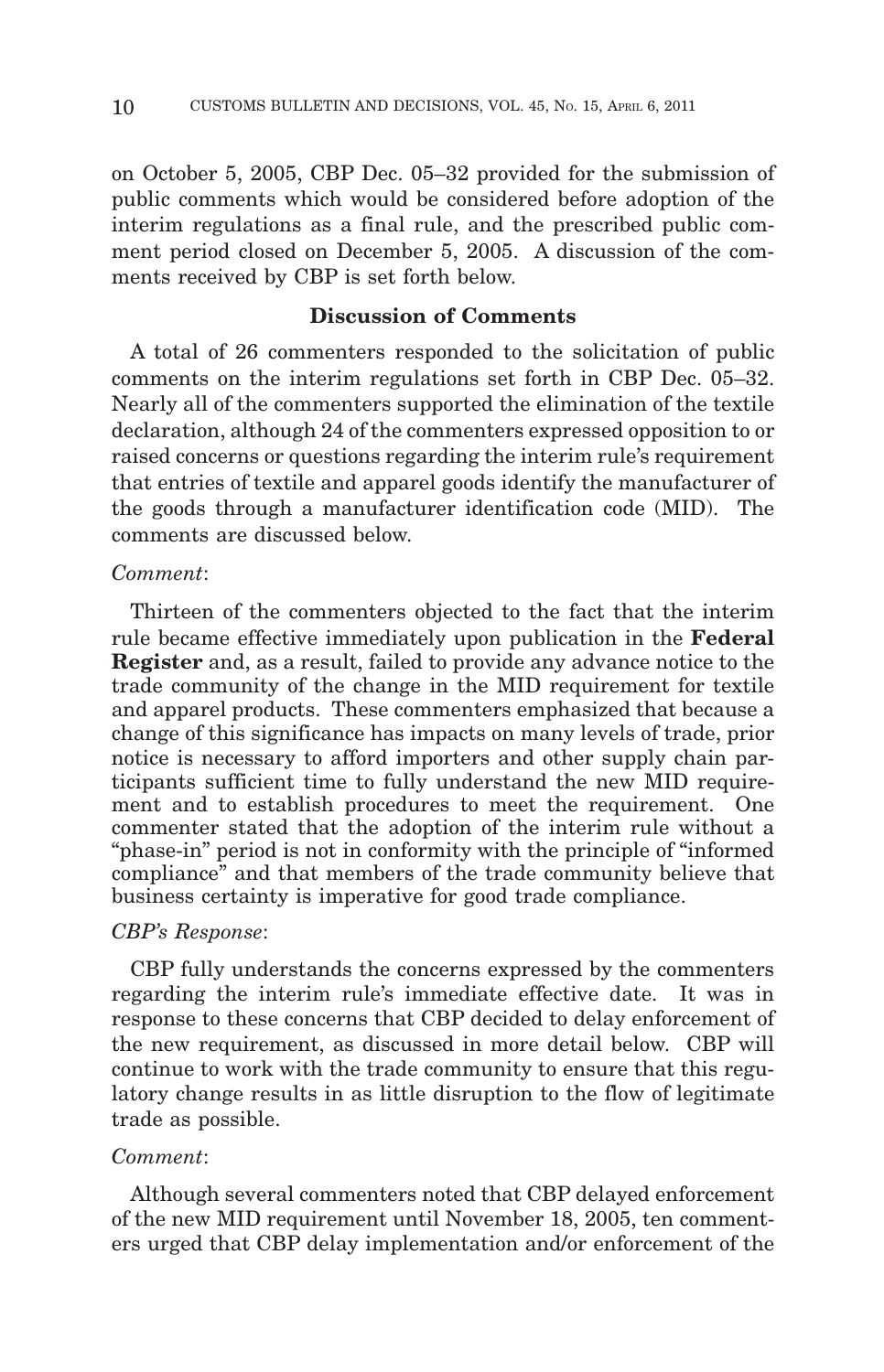revised MID requirement beyond that date to allow importers and other trade participants adequate time to track the required MID information and incorporate it into their logistic systems. Four commenters recommended a six-month phase-in period, two commenters suggested a delay of 90 days in enforcing the new MID requirement, one commenter suggested a one-year delay (until October 5, 2006) in implementing and enforcing the requirement, and one commenter recommended a delay in enforcement until the final rule is published. Two other commenters stated that the final rule in regard to the MID requirement should provide the public with advance notice of any changes.

#### *CBP's Response*:

The interim regulations took effect on the date of publication of CBP Dec. 05–32 (October 5, 2005). However, cognizant of the challenges facing some importers in complying with the new MID requirement, CBP advised the importing community by administrative notice (TBT-05–029 dated October 20, 2005) posted on the cbp.gov website that it was delaying enforcement of the requirement until November 18, 2005. CBP believed at that time that a further delay in the implementation and/or enforcement of the MID requirement was unwarranted. The requirement now has been in place for an extended period of time, and it appears that few importers are experiencing problems complying with the requirement.

Regarding the request by several commenters for advance notice of any changes in the MID requirement effected by the final rule, CBP is making two changes to the MID requirement, as discussed later in this comment analysis. However, these changes limit the scope of the MID requirement and, therefore, reduce the burden on the importer. This final rule is effective upon publication in the **Federal Register.**

#### *Comment*:

One commenter stated that with respect to merchandise that was procured before the interim rule was published, importers were not on notice that the new MID would be required to make entry. Therefore, according to the commenter, it would be a violation of the Due Process Clause of the U.S. Constitution for CBP to penalize importers (or their customs brokers) for failing to present accurate MIDs when the merchandise was procured prior to publication of the interim rule. The commenter further suggested that CBP implement and publish a policy of non-enforcement with respect to this merchandise.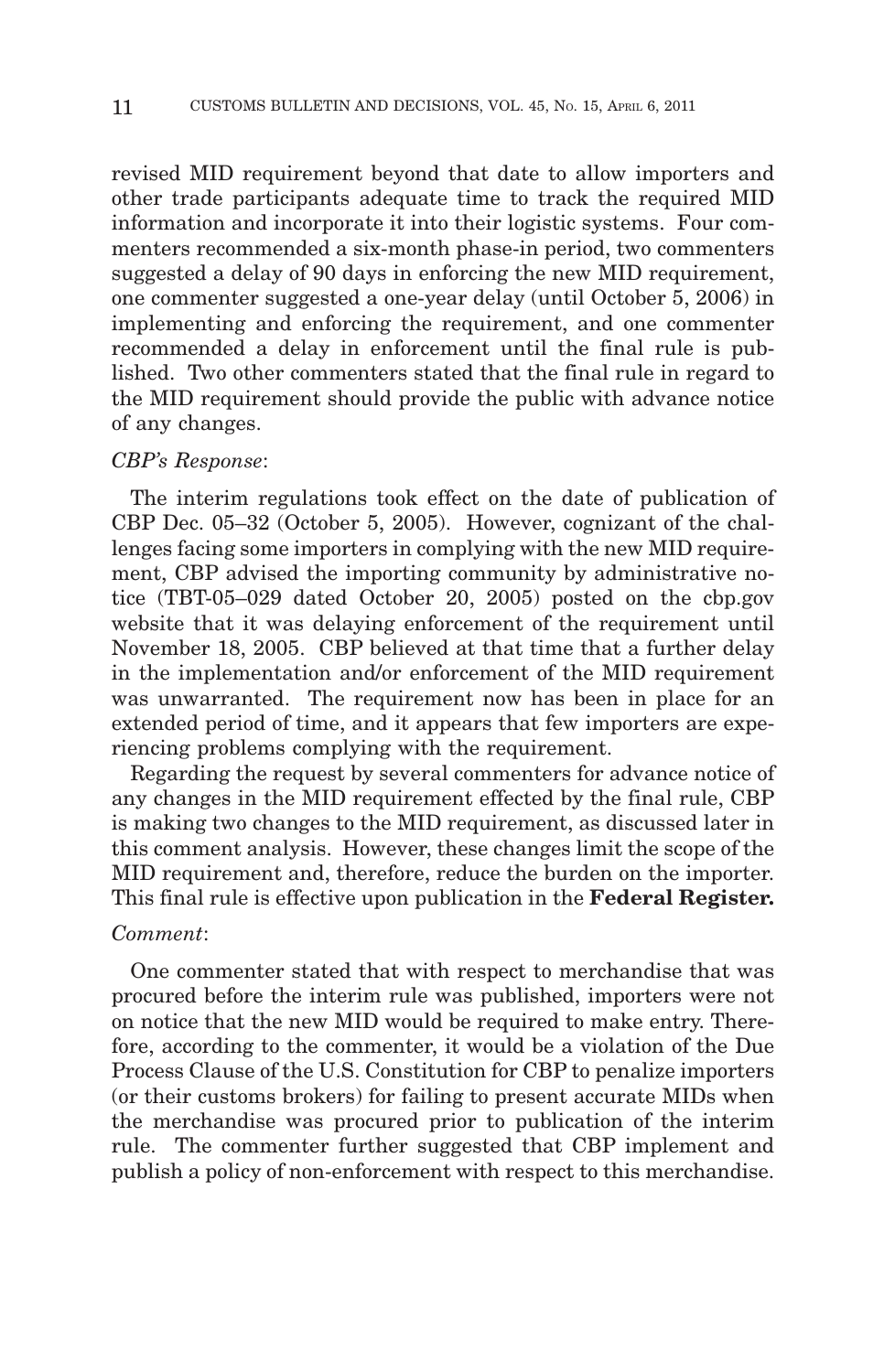#### *CBP's Response*:

As noted earlier in this comment discussion, CBP informed the importing community by administrative notice posted on the cbp.gov website that CBP was delaying enforcement of the new MID requirement until November 18, 2005. With respect to imported textile or apparel goods that may have been purchased prior to October 5, 2005 (but were entered on or after November 18, 2005), CBP believes that the nearly six-week delay in enforcement afforded these importers sufficient time and notice to enable them to ascertain the identity of the manufacturers of their goods (if not already known) for purposes of constructing accurate MIDs in compliance with § 102.23(a). For this reason, CBP declines to implement a policy of non-enforcement with respect to such merchandise. However, in determining whether, or to what extent, penalties should be assessed in instances in which importers of textile or apparel goods fail to present accurate MIDs, CBP port directors will take into consideration the circumstances of each case, including the importer's use of reasonable care in attempting to determine the information necessary to comply with the new MID requirement.

#### *Comment*:

One commenter stated that requiring the change in the MID requirement is a major rule change that should have been the subject of a notice of proposed rulemaking and pre-implementation comment in conformance with the mandates of the Administrative Procedure Act (APA). According to this commenter, the interim rule's conclusion that the foreign affairs exception of the APA applies is incorrect (rendering the interim regulations null and void) for two main reasons. First, the notion that the new MID requirement is centrally aimed at enforcing textile restraint agreements with China is belied by the fact that the requirement applies to textile goods from *all* countries. Second, CBP's authority to promulgate regulations relating to the country of origin of textile products derives from a delegation of congressional authority (section 334 of the Uruguay Round Agreements Act) and is no longer within the discretion of the Executive Branch.

#### *CBP's Response*:

CBP promulgated these regulations pursuant to section 204 of the Agricultural Act of 1956, as amended, and as directed by the Department of the Treasury. They were issued as "immediately effective interim regulations" because they involve a foreign affairs function of the United States.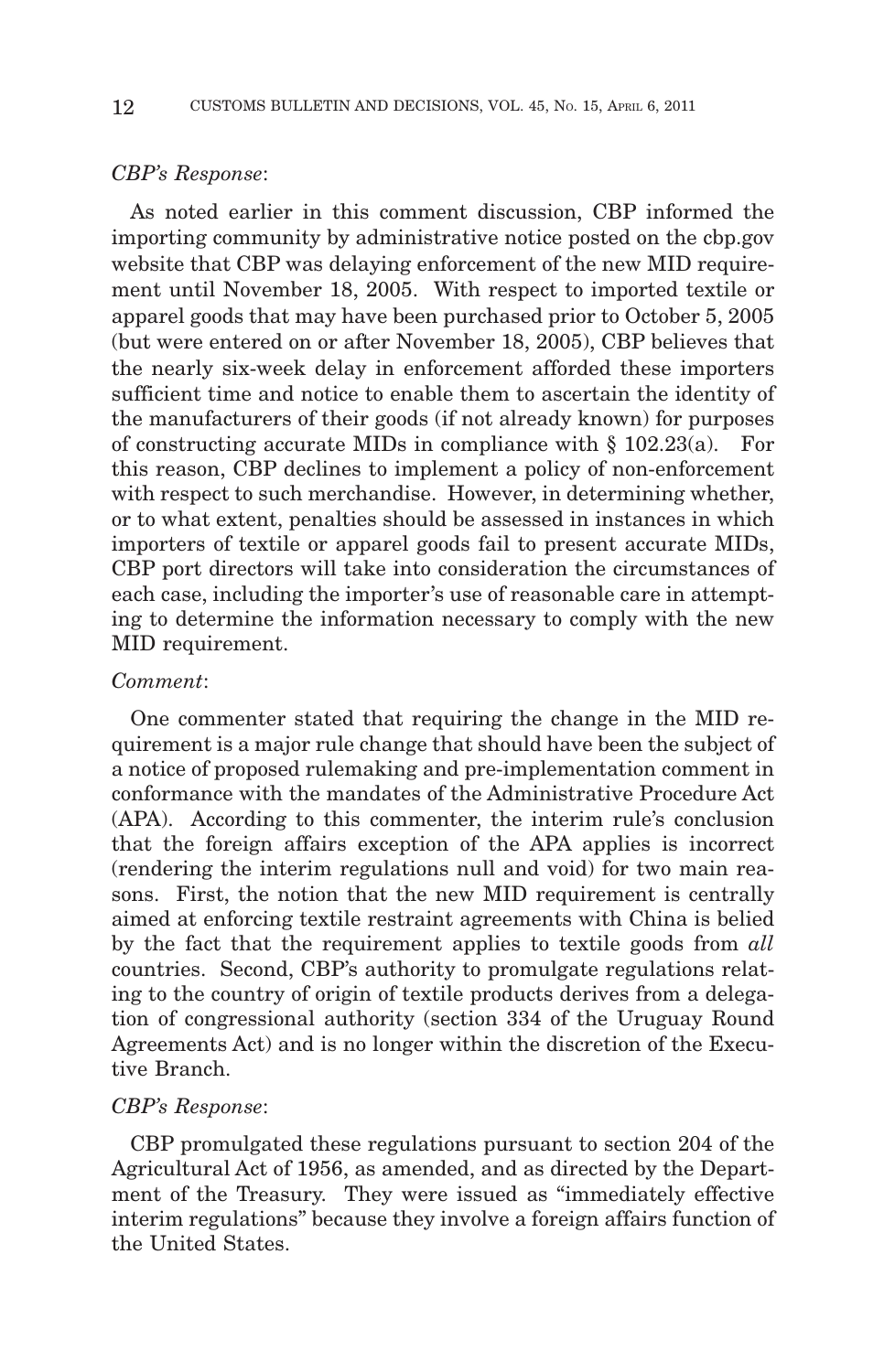Section 334 of the Uruguay Round Agreements Act sets forth rules for determining the origin of textile products and authorizes the issuance of regulations to implement those rules. However, section 334(b) begins with the words "[e]xcept as otherwise provide for by statute" and proceeds to provide principles by which the origin of textile products is to be determined "for purposes of the customs laws and the administration of quantitative restrictions." Section 204 of the Agricultural Act of 1956, as amended, is broader in scope than section 334 and provides for the issuance of regulations relevant to the enforcement of any textile agreement.

The enactment of section 334 of the Uruguay Round Agreements Act did not eliminate the President's authority under section 204 of the Agricultural Act of 1956 to regulate the importation of textile products.

Regarding the commenter's reference to the textile restraint agreement with China, CBP notes that the United States--China Memorandum of Understanding dated November 8, 2005, has expired.

However, CBP noted in the interim rule that "by improving the proper reporting of the country of origin of textile imports, these interim regulations [including the MID requirement] will facilitate enforcement and administration of the various bilateral and multilateral free trade agreements with which the United States is a party by helping to ensure that only those textile products that are entitled to trade benefits receive those benefits." Textile and apparel products may receive preferential tariff treatment under the various free trade agreements (FTAs) as originating goods (*i.e.*, goods that meet the applicable rules of origin) or, under certain FTAs, as non-originating goods that nevertheless qualify for preference under tariff preference levels (TPLs). TPLs negotiated by the President under certain FTAs limit the quantity of textile and apparel products that may receive preferential tariff treatment when they fail to qualify as originating goods under the applicable rules of origin. In view of the continuing proliferation of free trade agreements between the United States and numerous other countries around the world, CBP believes that it is entirely appropriate to apply the new MID requirement to textile and apparel products imported into the United States from all countries.

#### *Comment*:

Eleven commenters complained that the new MID requirement places an undue burden on importers and exporters because of: (1) significantly increased paperwork and associated costs to importers in terms of the size (number of pages) of typical entries, especially in regard to consolidated shipments sourced from multiple manufactur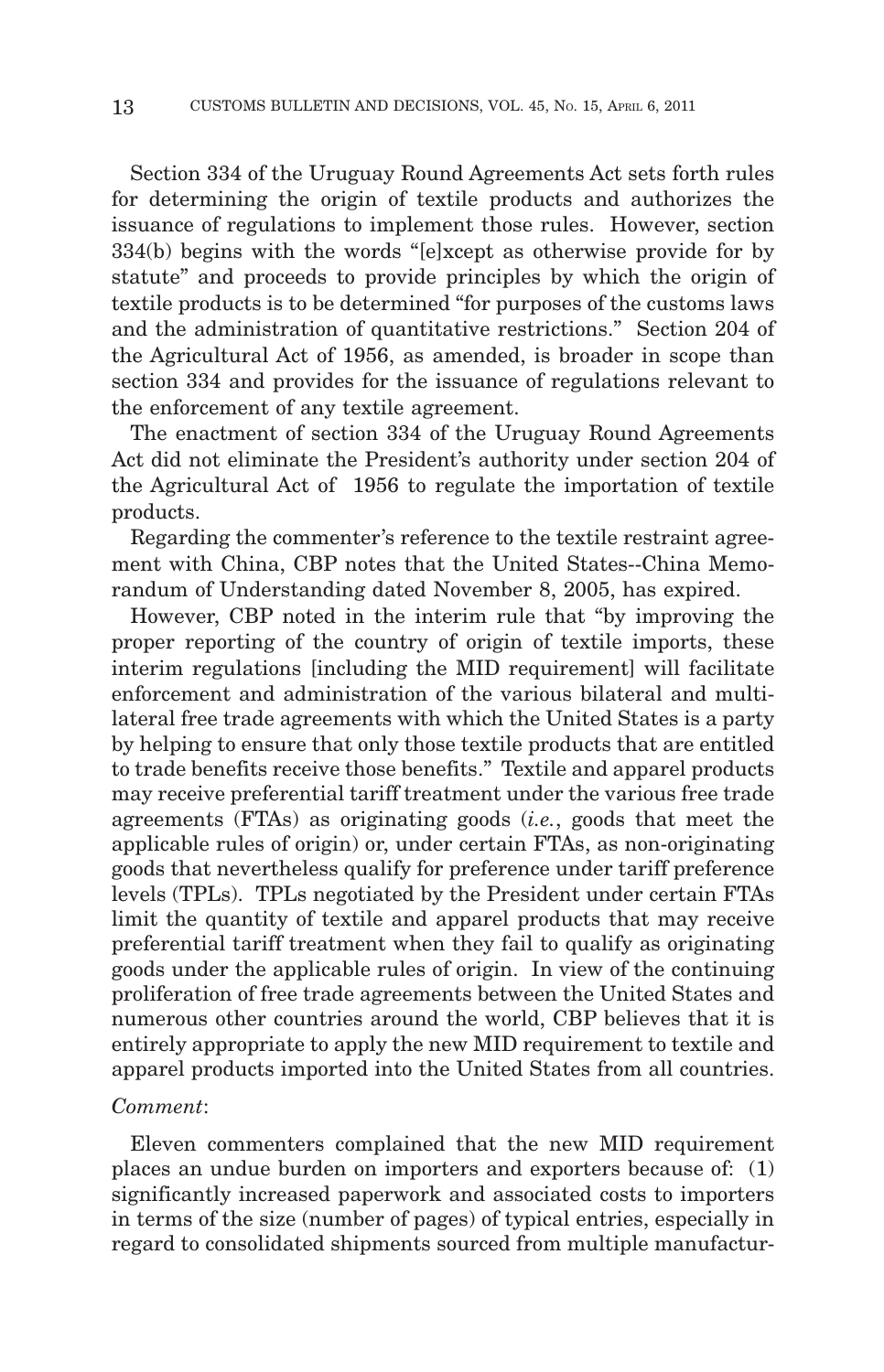ers and multiple countries (requiring MID codes on a line-by-line basis); (2) increased paperwork and costs to collect, track, report, and store data for the first time relating to the actual manufacturer; (3) costs involved in reprogramming exporter and importer systems to capture manufacturer information; (4) additional costs to buyers and sellers when shipments are refused entry by CBP due to incorrect MID information; and (5) exorbitant costs and physical obstacles associated with segregating fungible goods that previously were commingled in inventory without reference to the manufacturer. One commenter alleged that the new MID requirement is more of a burden on importers than the textile declaration that was just eliminated.

## *CBP's Response*:

Based on discussions with the trade community and from a review of the textile declarations submitted over the years, CBP believes that most importers were aware of the name of the entity producing their goods and were providing this information to CBP prior to implementation of the new MID requirement. For these companies, there has been little, if any, additional expense or burden associated with complying with the new requirement. CBP understands that there are some companies that face challenges in complying with the new regulation. However, CBP worked closely with the trade community before implementing the interim regulations and believes that the elimination of the paper textile declaration, which was a required document for nearly all textile shipments to the United States, is a benefit to most firms. The elimination of the paper textile declaration has allowed importers to complete paperless entry filing, thereby facilitating trade in textiles and wearing apparel. CBP believes that the overall tradeoff between the elimination of the textile declaration and the initiation of the new MID requirement is of benefit to the majority of importers. CBP recognizes that expenditures may be necessary to comply with the new rule with respect to fungible goods that are commingled in inventory. But, consistent with common business practices, many companies already know the identity of their suppliers/producers and the quantity of products purchased from each for accounts payable purposes.

#### *Comment*:

Two commenters stated the new MID requirement for textile and apparel goods is having a severe and unjustifiable impact upon the ability of the EU and Swiss textile and apparel industries to sell their products into the U.S. market. According to these commenters, this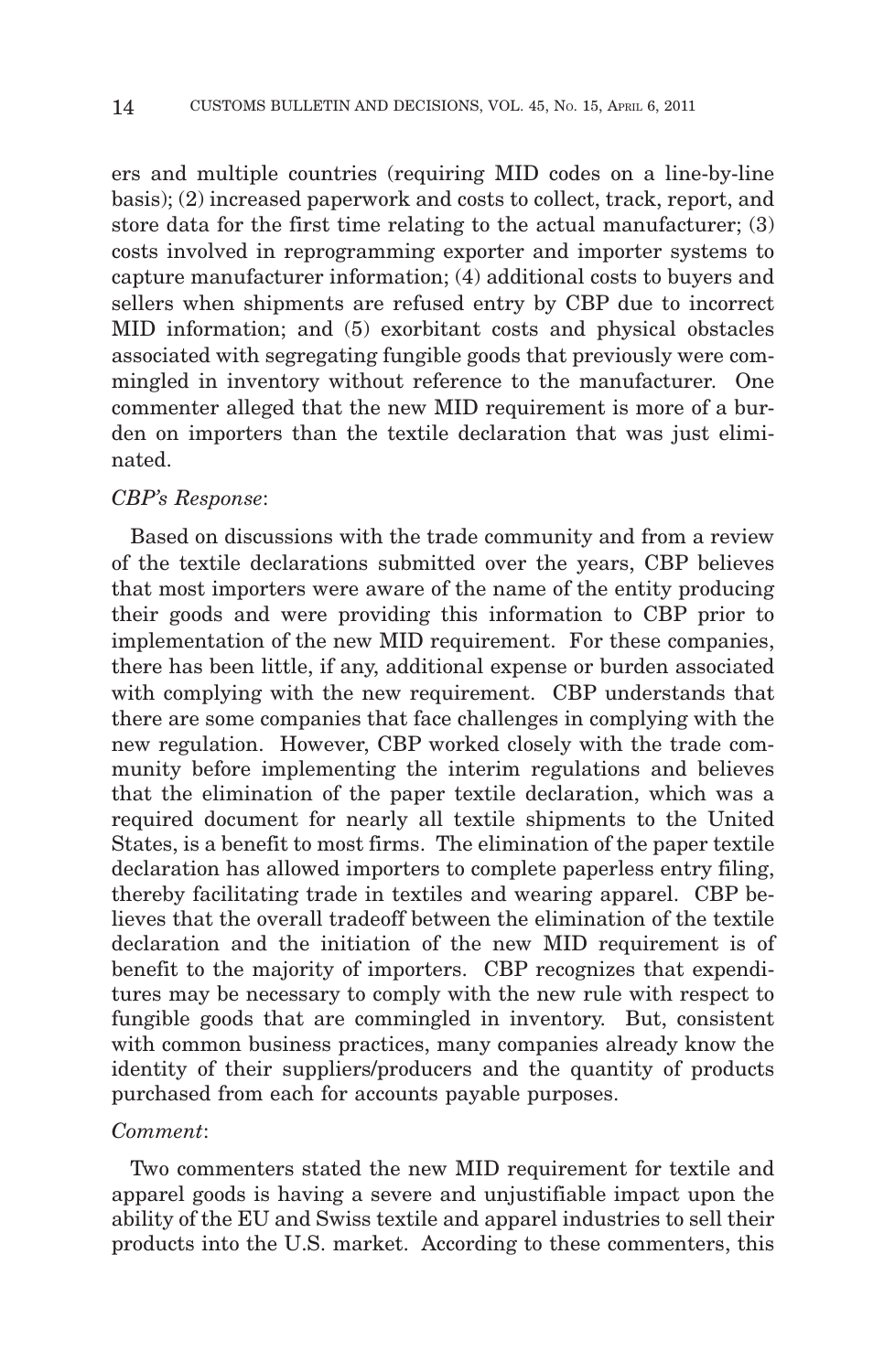unexpected new requirement is creating significant problems, and a growing number of companies are having their products blocked at Customs, thus imposing huge costs on them and placing several on the verge of bankruptcy through their inability to deliver products on time to their U.S. customers.

#### *CBP's Response*:

Although the interim regulations were immediately effective, CBP recognized the challenges facing some importers in complying with the new regulations and accordingly delayed enforcement to permit companies to fully implement the requirements. However, as previously indicated, CBP no longer requires the submission of a paper textile declaration that was traditionally completed by the manufacturer. The elimination of the textile declaration should expedite the processing of textile entries. The textile declaration required information on manufacturing processes that could only be obtained by contacting the manufacturer. CBP believes that providing the MID constructed from the name and address of the manufacturer is a less intrusive and onerous undertaking than describing the production process which was a requirement of the textile declaration.

#### *Comment*:

Two commenters questioned whether the new MID requirement is in conformity with "WTO common practice" because the requirement appears to be: (1) stricter and more cumbersome than the previous one that regulated textile and apparel imports during the Multi Fiber Arrangement (MFA) and the subsequent WTO Agreement on Textile and Clothing (ATC); and (2) inapplicable to a few country suppliers who have privileged relations with the U.S.. A third commenter stated that the new requirement may be in contradiction to the goals of Article 2 of the WTO Agreement on rules of origin, such as "not to create unnecessary obstacles to trade." This commenter asked whether certain free trade partners of the U.S. are exempt from the new MID requirement.

#### *CBP's Response*:

CBP Form 3461 (Entry/Immediate Delivery) and CBP Form 7501 (Entry Summary) require importers of all goods (textile and nontextile products) to provide a MID at the time of entry in blocks 26 and 13, respectively. Prior to publication of the interim amendments, importers of all goods had the option of constructing the MID from the name and address of the manufacturer, shipper or exporter. However, effective October 5, 2005, importers of textile and apparel prod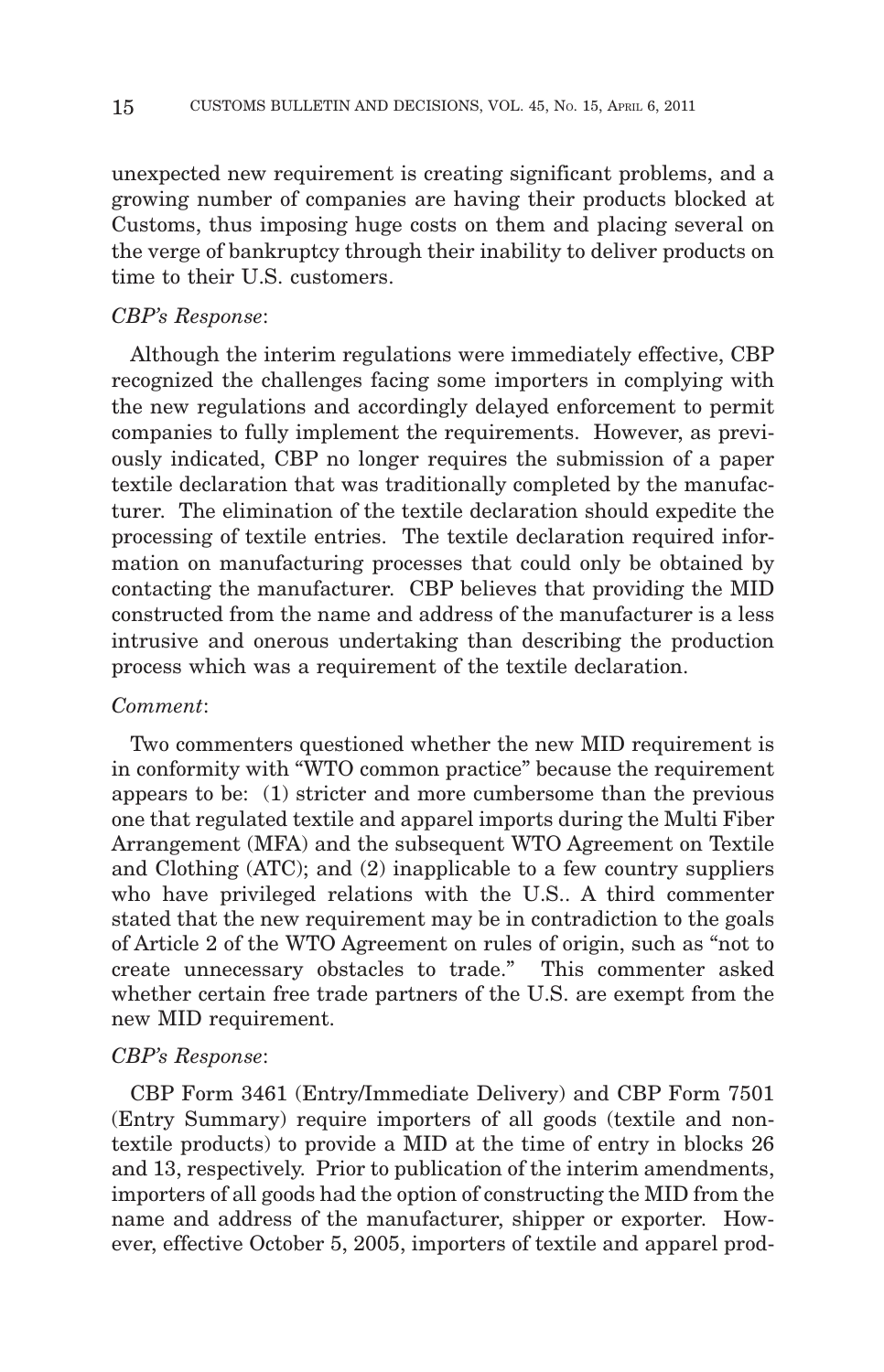ucts have been required to construct the MID from the manufacturer only, and not from the exporter or shipper (unless that entity is also the manufacturer). Prior to this change, many importers were already constructing the MID from the name and address of the manufacturer. Only in cases in which importers of textile products were constructing the MID from the shipper or exporter (who was not also the manufacturer) have importers been required to provide a different MID. The MID requirement for textile and apparel goods was created, in part, to facilitate trade into the United States by compensating for the elimination of the paper textile declaration.

#### *Comment*:

A commenter stated that the new MID requirement will generate fewer paperless entries, contrary to CBP's stated goal of a paperless environment. Another commenter stated that it was his understanding that the Automated Invoice Interface (AII) module of ACS/ABI is capable of only handling one MID per commercial invoice. This commenter also indicated that it is his understanding that the AII module is mandatory for Remote Location Filing (RLF), and that, under the new MID requirement, an entry will need to show as many MIDs as there are actual manufacturers of the goods in the shipment. The commenter asked whether "CBP is capable of accepting multiple MID codes per invoice for AII/RLF purposes," and, if the answer is no, whether the new requirement is defeating the push toward automation.

#### *CBP's Response*:

The "AII" module, utilized for electronic invoices, is capable of handling more than one MID per invoice. For example, if there are three lines on an invoice, each line could be transmitted separately with a different MID for each. If a broker needs assistance with the AII module, he or she should contact their ABI Client Representative. Also, it should be noted that the AII module is separate from the line data transmitted for purposes of CBP Forms 3461 and 7501. The RLF program allows for multiple line entries and a broker would be able to transmit a different MID for each line on the entry/entry summary.

## *Comment*:

Two commenters addressed whether the information collections set forth in this interim rule meet the requirements of the Paperwork Reduction Act (44 U.S.C. 3507). One commenter contended that the estimates of the annual burden associated with these information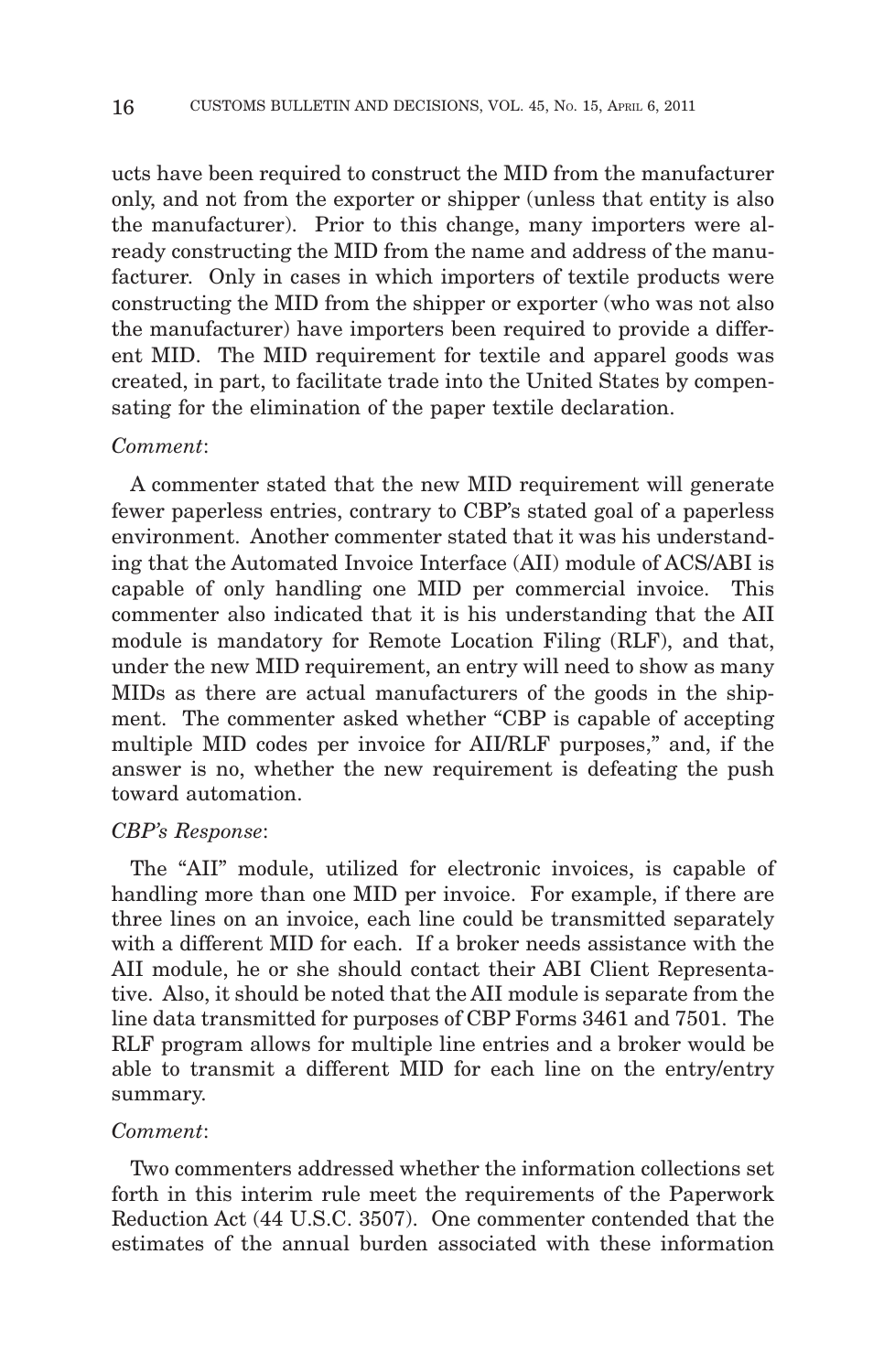collections, as published in the **Federal Register**, greatly understate the additional level of burden and cost placed on companies as a result of this interim rule. The second commenter stated that because the interim rule "results in a tremendous increased burden on importers with regard to the quantity and content of the information to be collected," the rule violates the basic principles of the Act.

## *CBP's Response*:

CBP consulted closely with many parties before the issuance of this regulation. Although some importers may find it necessary to increase their data collections, CBP believes that those importers who already had knowledge of the manufacturer of their goods will have a significantly-reduced information collection burden due to the elimination of the textile declaration. In estimating the annual burden associated with the collection of information set forth in the interim rule, CBP took into account that many U.S. importers of textile and apparel products already knew the name and address of the entity performing the origin-conferring operations with respect to their goods.

#### *Comment*:

Eight commenters provided examples of situations in which they allege it will be impossible or extremely difficult for importers of textile and apparel goods to comply with the requirement that entries identify the entity that performed the origin-conferring operations through a MID. Several of these commenters indicated that requiring the identification of the manufacturer in these situations in effect imposes a barrier to trade. The examples provided include:

a. Cross-border trade, especially between the U.S. and Canada, involving re-imports/re-exports, such as when clothing from the U.S. is cleaned, repaired, or altered in Canada and returned to the U.S. (or vice-versa). Cross-border trade in which a company is three or four steps removed from the importer of the goods into the NAFTA territory and is unable to determine the manufacturer due to the commingling of the goods in inventory by parties in the chain of commerce both within and outside the NAFTA territory;

b. Fungible goods, such as parts and trimmings, that are procured from multiple manufacturers and are commingled in inventory without reference to the manufacturer;

c. Fabric purchased from a middleman who has no information on the identity of the weaver of the fabric for a myriad of reasons such as the unavailability of records due to the passage of time or because the manufacturer has gone out of business;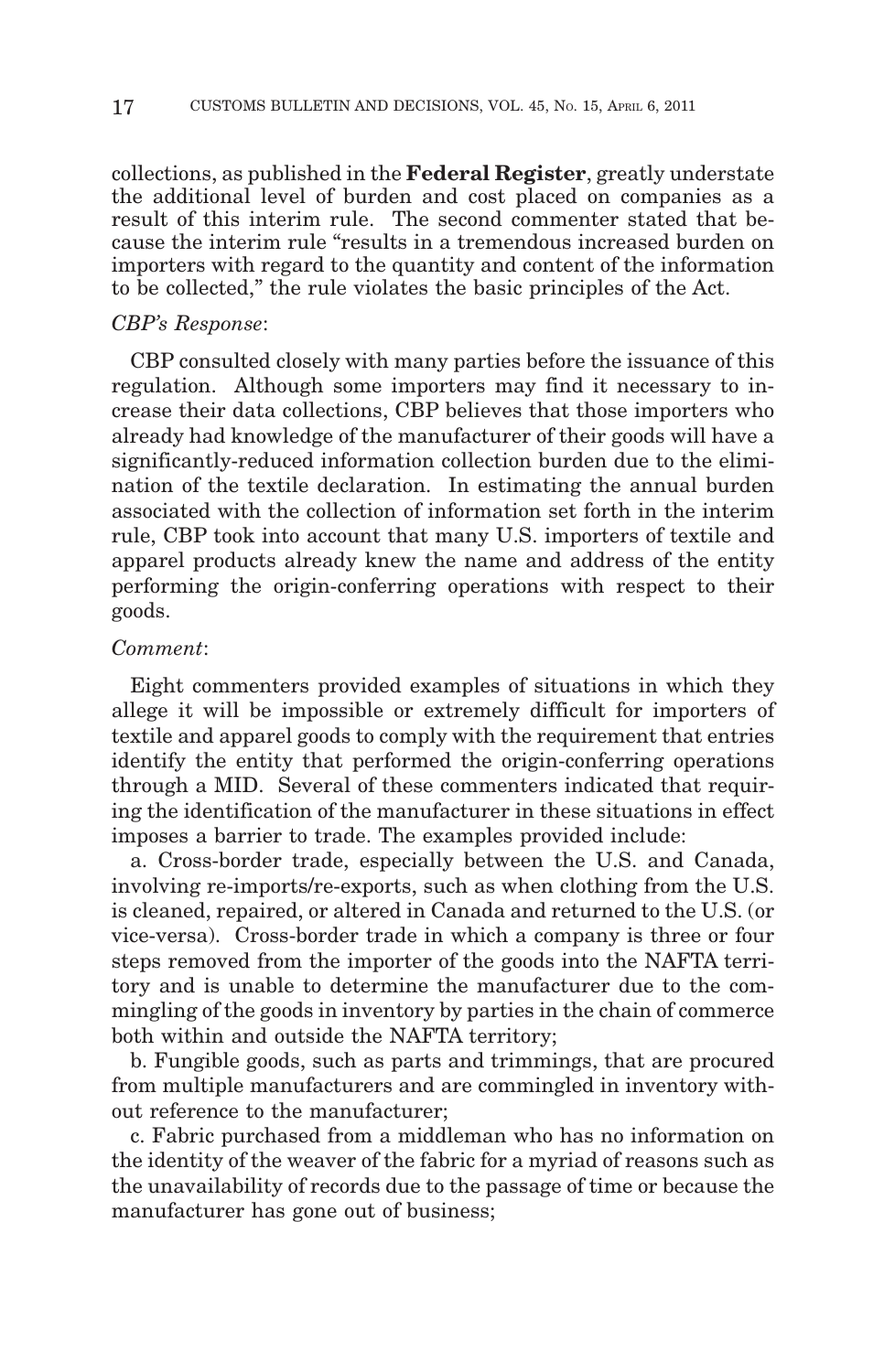d. Mail orders of textile and apparel items by U.S. retail customers;

e. Textile products sourced from vendors who subcontract to a "cottage industry," primarily involving individuals working from their homes;

f. Textile and apparel goods entered into a bonded warehouse or foreign trade zone and not intended to be sold or used in U.S.;

g. Clothing contributed for charitable purposes from outside the U.S.; and

h. Textile and apparel articles imported as sets.

## *CBP's Response*:

For the most part, U.S. importers should be aware of their supply chain and, therefore, should know the identity of the manufacturer of their goods. If an agent or seller is unwilling to provide the importer with the identity of the manufacturer, the importer should question the security of that transaction and/or the legality of the production process. However, CBP recognizes that there may be instances in which the importer, despite the use of reasonable care, is unable to determine the identity of the entity that performed the originconferring operations with respect to certain imported goods. Under these circumstances, importers must be able to demonstrate to the CBP port director the use of reasonable care in attempting to determine the information required to comply with the MID regulation. Although the importer technically may be in violation of § 102.23(a) for not providing the required MID in these rare instances, CBP port directors will take into account the importer's use of reasonable care in determining whether to assess penalties.

The following examples are offered to provide guidance as to when a port director may consider not pursuing penalties:

- Antique Persian carpets are imported from a European dealer. The importer has a statement from the dealer claiming that the dealer has no idea who produced each carpet.
- Six one-of-a-kind dresses purchased at retail at a South American boutique are imported into the United States. The importer offers correspondence showing that the boutique owner does not know the entities that produced the 6 dresses being imported.
- An importer purchases vintage World War II uniforms on a trip to Eastern Europe. Most of the uniforms were surplus with no visible signs of wear and, therefore, not eligible for entry as worn clothing under heading 6309, HTSUS. The importer, due in part to historical interest, asks the shop owner for the identity of the manufacturer. The shop owner is unable to provide any infor-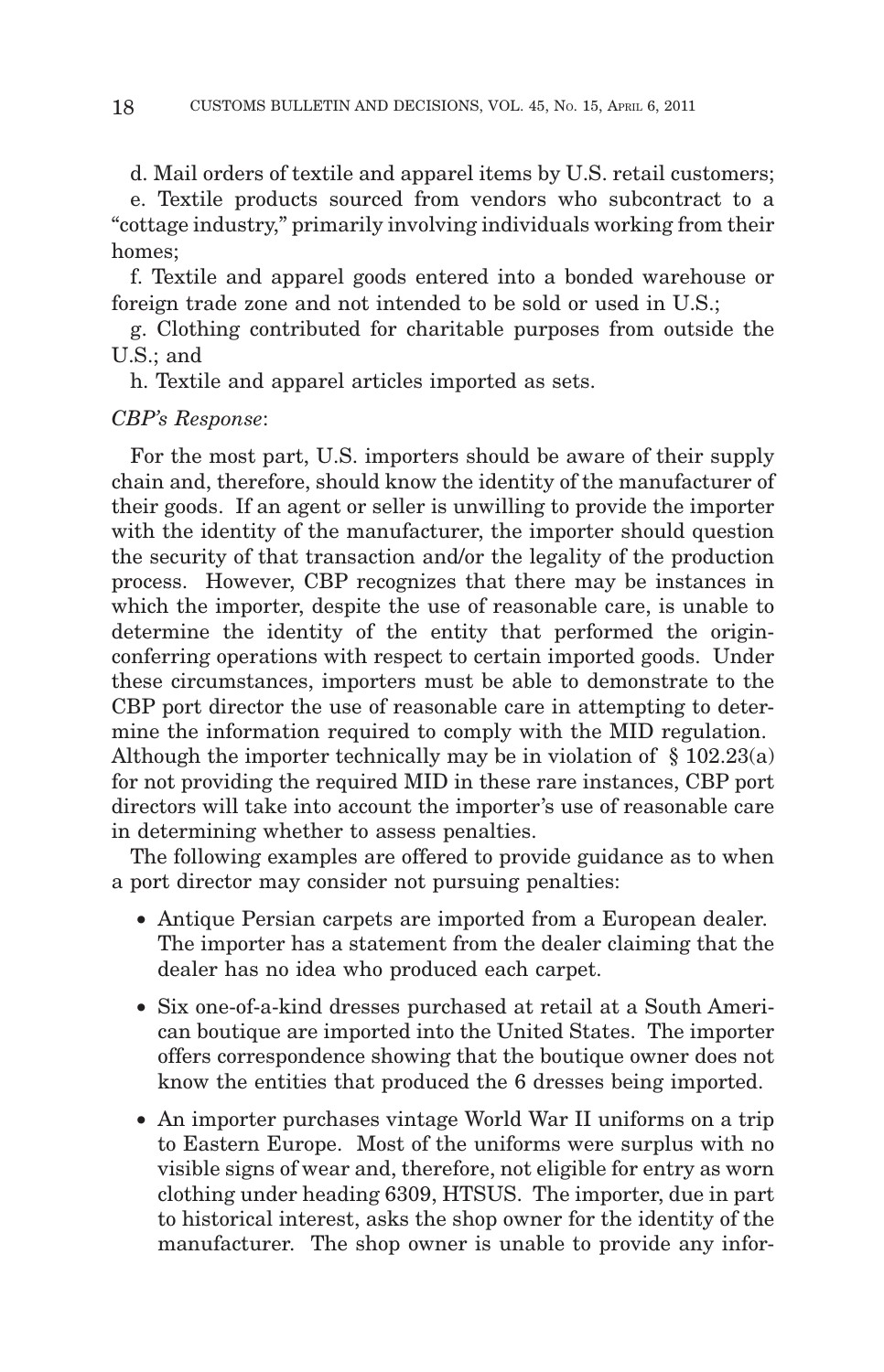mation relating to the production of the uniforms, even after checking various records, including relevant invoices, packing slips, and shipping documents. Together, the shop owner and the eventual importer verify that neither the surplus goods nor the boxes in which they are packed contain information on the manufacturer.

The following examples are offered to provide guidance as to when a port director may consider pursuing penalties:

- An importer states to CBP that his agent located in Asia does not wish to disclose the name of the manufacturer for fear of being cut out of future business.
- A particular style of flannel bed sheets formed from Asian cloth is imported from Europe. Pursuant to the origin rules in §102.21, the sheets are a product of the country where the cloth was formed. Because the goods were purchased from Europe, the importer believes it is "too difficult" to request the necessary origin information from the European supplier.

## *Comment*:

Ten commenters raised business confidentiality concerns regarding the new MID requirement for textile and apparel products. Five of these commenters pointed out that where the seller is not the manufacturer of the imported goods but an intermediary, the seller may be reluctant, or even refuse, to disclose information regarding its sources for fear that the importer will bypass the seller in future transactions by going directly to the manufacturer to purchase goods. Five of the commenters also expressed concern that identifying the manufacturer on entry documents increases the risk of the disclosure of proprietary business information (product sources) to competitors. In this regard, several commenters indicated that there was some confusion in the trade as to whether the interim rule requires the submission of the name and address of the manufacturer in addition to the MID to provide CBP the means to verify the accuracy of the MID provided. One commenter suggested the use of a confidential MID system using random codes that are known only to CBP and the exporter. Another commenter expressed concern that part of CBP's justification in requiring the MID is to enable CBP to provide specific information to foreign customs administrations concerning foreign entities violating customs laws.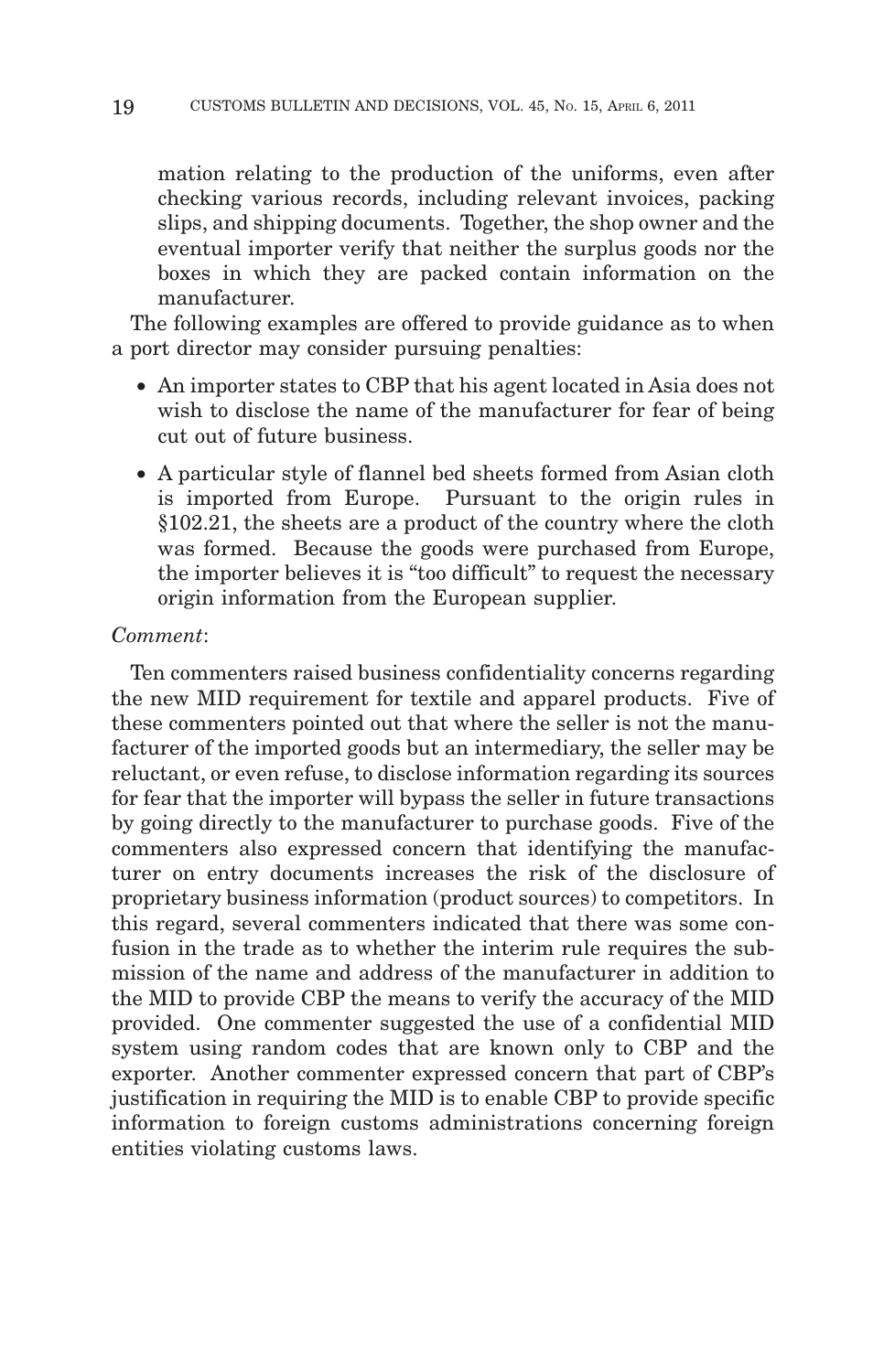#### *CBP's Response*:

Regarding the concern that an intermediary may be reluctant or even refuse to disclose the identity of its suppliers, CBP incorporates by reference the response to the immediately-preceding comment above.

The objectives of the regulatory changes are to assist in the enforcement of U.S. textile laws and to facilitate the movement of textile trade into the United States. The MID requirement has allowed CBP to eliminate the paper textile declaration, thereby permitting the electronic processing of entries. The textile and apparel MID requirement involves providing the Manufacture Identification *Code* on appropriate entry documentation. There is no requirement that the name and address of the manufacturer appear on the commercial invoice or other entry documentation. However, CBP has the right to verify the accuracy of all information provided by importers by requesting and reviewing additional records and documentation. CBP can provide assurances that the U.S. Government and its employees are prohibited from disclosing business confidential information pursuant to the Trade Secrets Act (18 U.S.C. 1905). In addition, § 552(b)(4) of the Freedom of Information Act, as amended, provides an exemption from the disclosure by the U.S. Government of "trade secrets and commercial or financial information obtained from a person and privileged or confidential." CBP considers all information provided in connection with the entry process to be confidential (*see* 19 CFR 103.34 and 103.35) and as such it is for official use only. CBP, however, reserves the right, pursuant to 19 U.S.C. 1628, to exchange this information with foreign customs and law enforcement agencies, as appropriate, for law enforcement purposes on a limited case-bycase basis.

#### *Comment*:

Four commenters recommended that, because informal entries were exempt from the textile declaration requirement, CBP similarly should provide an exemption from the MID requirement for noncommercial shipments for personal use as well as goods entered on informal entries.

#### *CBP's Response*:

CBP fully appreciates the concerns regarding the MID requirement for personal use shipments and has consulted with CITA regarding this matter. In a letter dated April 13, 2006, the Chairman of CITA concurred with CBP's suggested exclusion of personal use shipments from the MID requirements of  $\S$  102.23(a). Accordingly,  $\S$  102.23(a)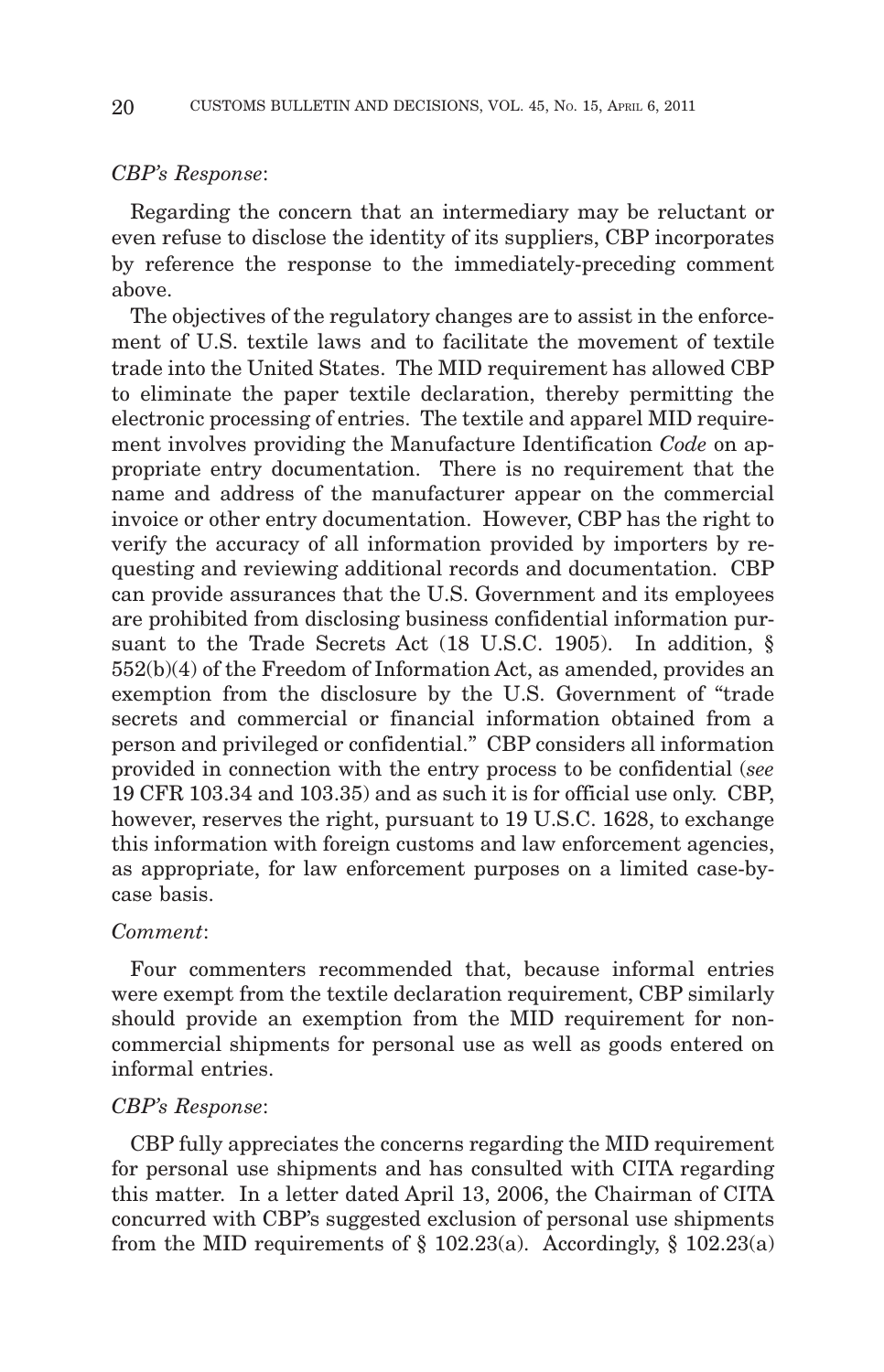has been amended in this final rule document to provide that the MID must reflect the entity performing the origin-conferring operations only with respect to commercial importations. As a result of this change, all personal use shipments subject to formal or informal entry procedures will be excepted from the MID requirement set forth in § 102.23(a), while all commercial shipments, whether covered by formal or informal entries, will continue to be subject to this requirement.

CBP wishes to clarify that this exemption relates only to the requirement that the MID be constructed from the entity performing the origin-conferring operations. Importers of personal use shipments must continue to provide a MID (a required data element on CBP Forms 3461 and 7501), but the MID may be constructed from the manufacturer, shipper, or exporter.

#### *Comment*:

Nine commenters urged CBP to allow the MID to be constructed from entities other than those performing the origin-conferring operations in situations in which it is impossible or extremely difficult to ascertain the identity of the manufacturer. One commenter indicated that such situations would include when the seller refuses to provide the identity of the manufacturer for business proprietary reasons. Two of the commenters stated that the MID required by the interim rule should be constructed using the "best information available," which may be the name and address of the shipper, buying or selling agent, or seller, provided the parties to the transaction have used reasonable care to determine the identity of the true manufacturer. Two commenters suggested that in situations in which there are multiple manufacturers for a single shipment (*e.g.*, fungible goods), importers should be able to describe the manufacturer as "multi" or "multiple" on the CBP Form 7501. Two commenters recommended that CBP maintain the use of textile declarations, coupled with the former requirements for MID completion, as an alternative to the new MID requirement.

#### *CBP's Response*:

Requiring the MID to be identified on entries of textile and apparel goods to be constructed from the entity performing the originconferring operations better enables CBP to enforce U.S. textile laws and trade agreements as well as facilitate trade in textile and apparel products.

Regarding fungible goods, importers should use reasonable care in constructing the MID for each shipment, but, as always, should work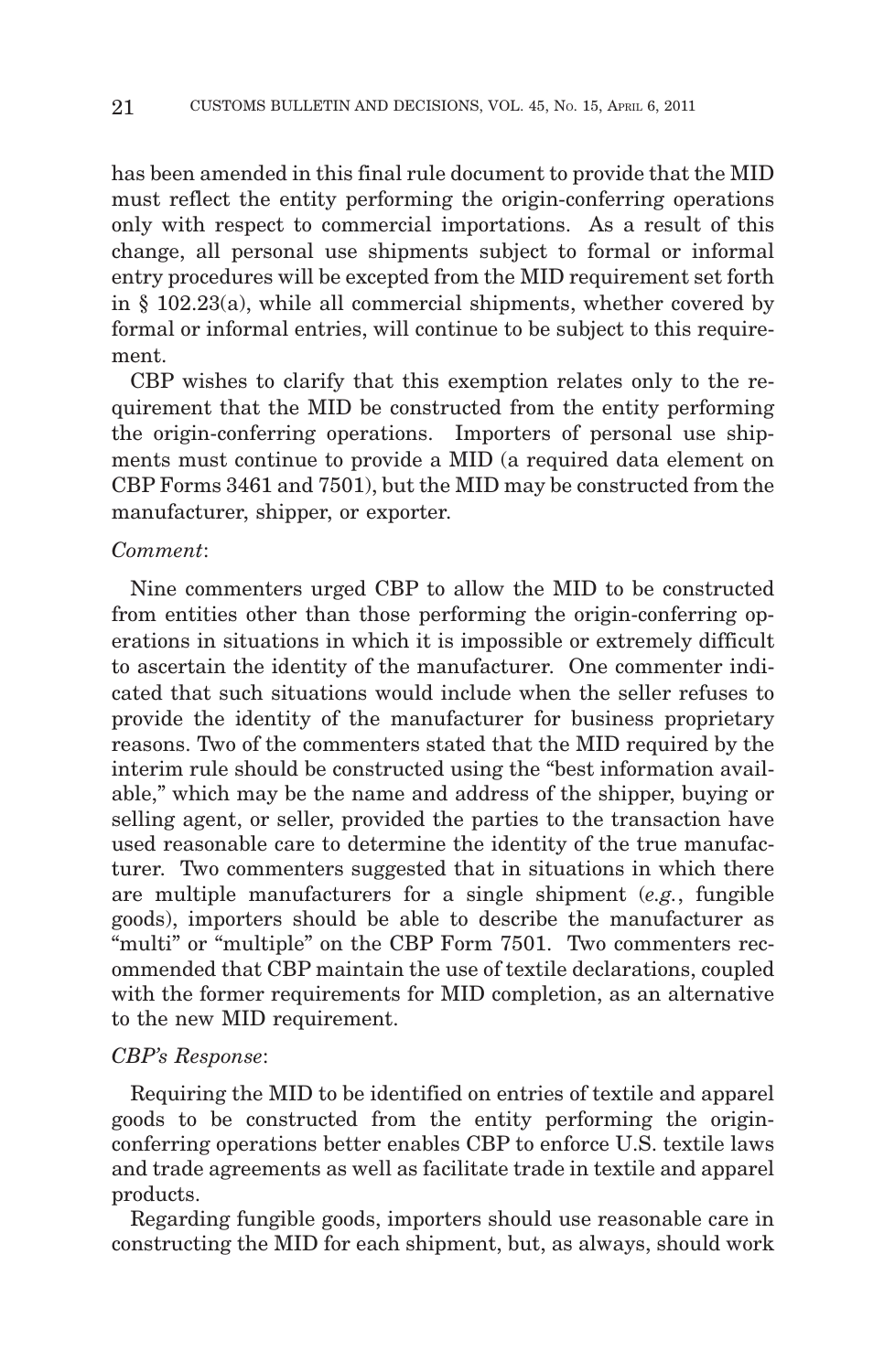closely with the CBP port director in cases involving extraordinary circumstances. For example, if an importer purchases from a company with a unique inventory system, this information should be discussed with the port director to ensure that an acceptable yet accurate reporting of required information is provided.

#### *Comment*:

Two commenters indicated that it should be sufficient for CBP purposes for importers to provide the country of origin of imported textile and apparel goods on entry documents without also having to identify the manufacturer through the MID requirement. According to these commenters, CBP may request additional information regarding the manufacturer of the goods as part of a post-entry verification. One of these commenters proposed, as a practical alternative to the new MID requirement, that CBP permit importers to identify the MID of one actual producer (rather than all producers) in each separate country. As part of this proposal, CBP could request the "identity of manufacturers on a country-by-country basis, or by entry if it deems the information necessary for enforcement purposes."

#### *CBP's Response*:

CBP wishes to remind these commenters that the basic MID requirement is not new. Importers of virtually all goods (textile and non-textile products) have been required for some time to submit a MID at the time of entry. The instructions on completing the CBP Form 7501 clearly indicate that when an entry summary covers merchandise from more than one manufacturer, the word "MULTI" should be recorded in block 13, and column 28 should reflect the MID corresponding to each line item. CBP continues to believe that the MID requirement for both textile and non-textile products is an important tool in facilitating the correct reporting of the origin of imported goods.

#### *Comment*:

Eight commenters recommended that CBP grant exceptions to the new MID requirement. Six of these commenters noted that the primary function of the new requirement (according to CBP) is to assist CBP in properly enforcing the international textile restraint agreements to which the U.S. is a party. Consistent with that purpose, these commenters asked that CBP limit the new MID requirement to products that are still subject to quantitative restraints under bilateral textile agreements or due to safeguard actions. One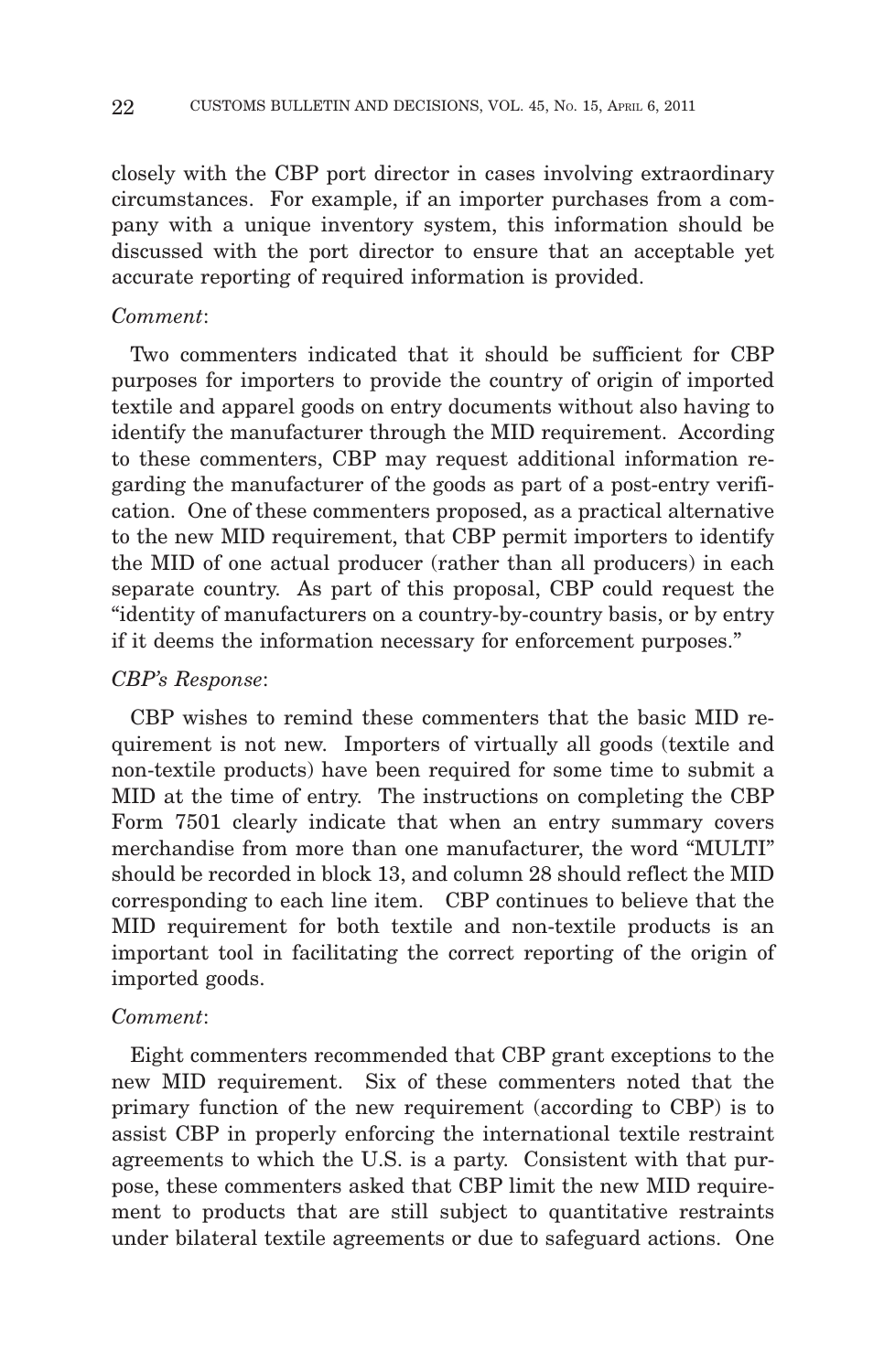commenter expressed concern that the new MID requirement may apply to a wide variety of products that are not traditionally considered textile and apparel products (*e.g.*, valves with mesh fabric filters, jump ropes, hats, and footwear). Other commenters suggested that exemptions from the MID requirement should be granted for goods of NAFTA and CAFTA-DR countries, goods entered under subheadings 9802.00.40, .50, .80, and .90, HTSUS, goods previously imported, exported, and then returned, products integrated prior to 2000 (consistent with the November 8, 2005, Memorandum of Understanding with the People's Republic of China), as well as merchandise sold in duty-free stores.

#### *CBP's Response*:

As noted above, the objectives of the interim amendments are to assist in the enforcement of U.S. textile laws and facilitate the movement of legitimate trade in textiles into the United States. Since illegal trade may be disguised as products of virtually any country, it would be of little help in enforcing the trade laws to require the MID only for products of certain countries. CBP has discovered illegal trade from dozens of countries, including some of our free trade agreement partners. Although the scope of textile and apparel goods subject to the new MID requirement closely parallels the scope of products formerly subject to the textile declaration requirement, CBP is sympathetic to the concerns regarding the wide range of products covered by § 102.23(a). In an April 13, 2006, letter to CBP, CITA indicated that it concurred with CBP's proposal to limit the scope of products for which the MID is required to textile and apparel goods classified within Section XI of the Harmonized Tariff Schedule of the United States (HTSUS), and any 10-digit HTSUS number outside Section XI with a three-digit textile category number assigned to the specific subheading. Section 102.23(a), which previously provided that the MID requirement applied to textile or apparel products listed in § 102.21(b)(5), has been amended in this final rule document to effect the above change. This amendment excludes from the scope of the MID requirement products such as umbrellas, seat belts, parachutes, watchstraps, and doll clothing.

With respect to the commenters' requested exemption for goods classified in subheading 9802.00.40, .50, .80, or .90, HTSUS, the MID for goods classified in Chapter 98, HTSUS, must be constructed from the entity performing the origin-conferring operations only if the Statistical Notes for the specific Chapter 98 subheading require the reporting of the associated Chapter 1–97 10-digit statistical number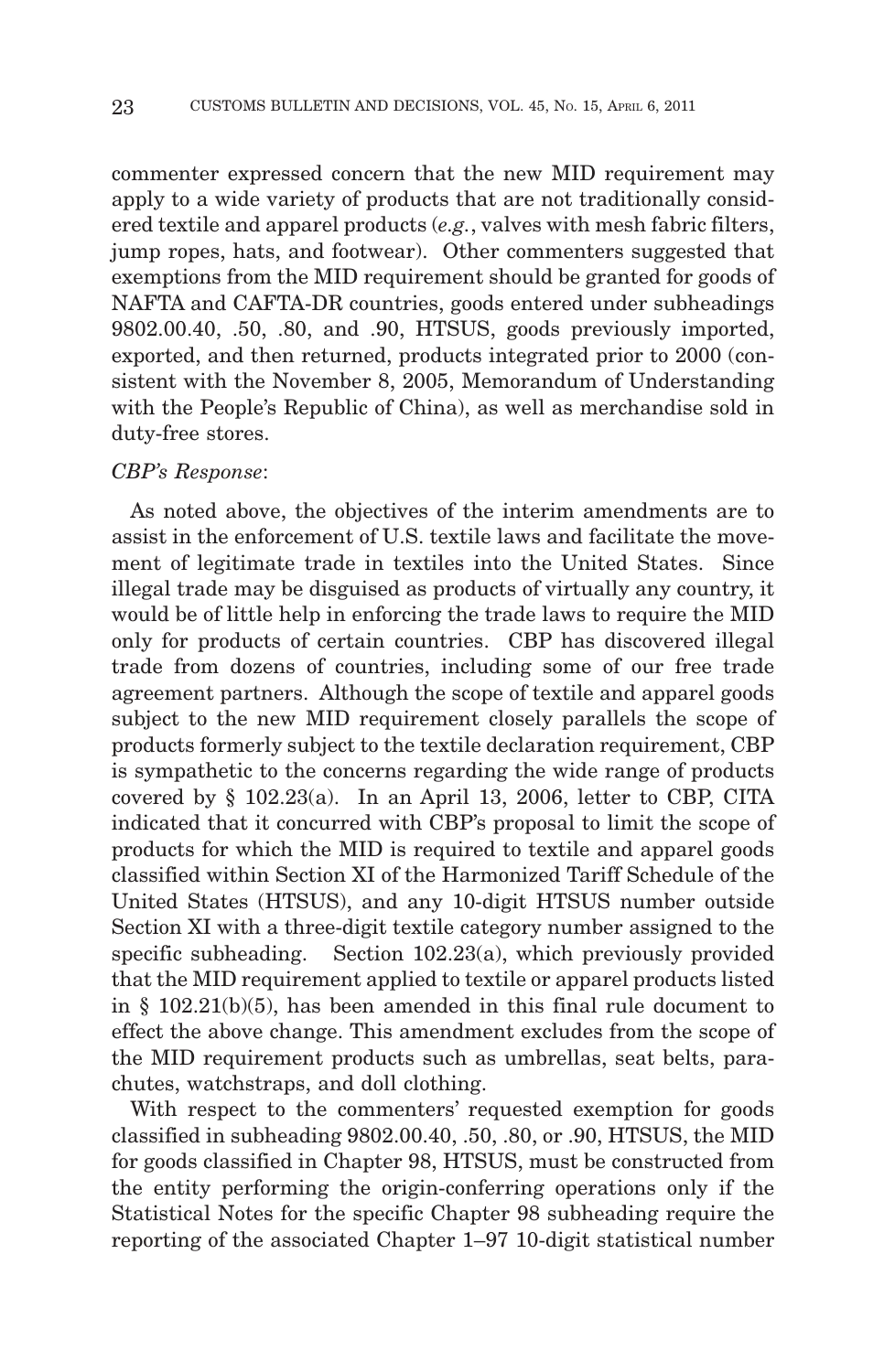*and* that Chapter 1–97 number falls within the scope of the MID requirement set forth in amended  $\S$  102.23(a). Thus, if a good is classified in a Chapter 98 subheading and that subheading either does not require the reporting of the associated Chapter 1–97 number or the associated Chapter 1–97 number falls outside the scope of the MID requirement in  $\S$  102.23(a), then the MID may be constructed from the manufacturer, shipper, or exporter.

#### *Comment*:

Five commenters questioned the usefulness of the new MID requirement for security targeting purposes. Four of these commenters maintained that since the shipper is the last party in the supply chain to handle the product prior to export to the U.S., the identity of the shipper rather than that of the manufacturer is the better source of security targeting data. Two of the commenters pointed out that the MID is not a reliable tool in enforcement actions because of the many potential variations in MID construction—names and addresses of companies may be written and abbreviated in many different ways.

#### *CBP's Response*:

While CBP appreciates the commenters' concerns regarding security issues, the objectives of the interim regulations do not include using the MID to improve CBP's security targeting efforts. That said, it should be noted that the manufacturer generally is the last party in the supply chain to load the goods into the shipping container, which usually is just as important a consideration from a security standpoint as the last party that handles the container. In addition, CBP is aware of the potential variations in MID construction and is considering ways to address this problem. However, it is important to recognize that these variations may occur regardless of whether the MID is reported as the manufacturer or as the shipper.

#### *Comment*:

Three commenters stated that the new MID requirement for textile and apparel products should conform to the rule for all other products so as to permit the identification of either the manufacturer or the shipper. One commenter described the new requirement as "discriminatory" and questioned why the criteria for the MID for textiles is far more stringent than for other products which pose a greater threat to the health and safety of U.S. citizens, such as food or spare parts for cars or airplanes. Another commenter observed that, for trade data collection purposes, MIDs for textile and apparel products now will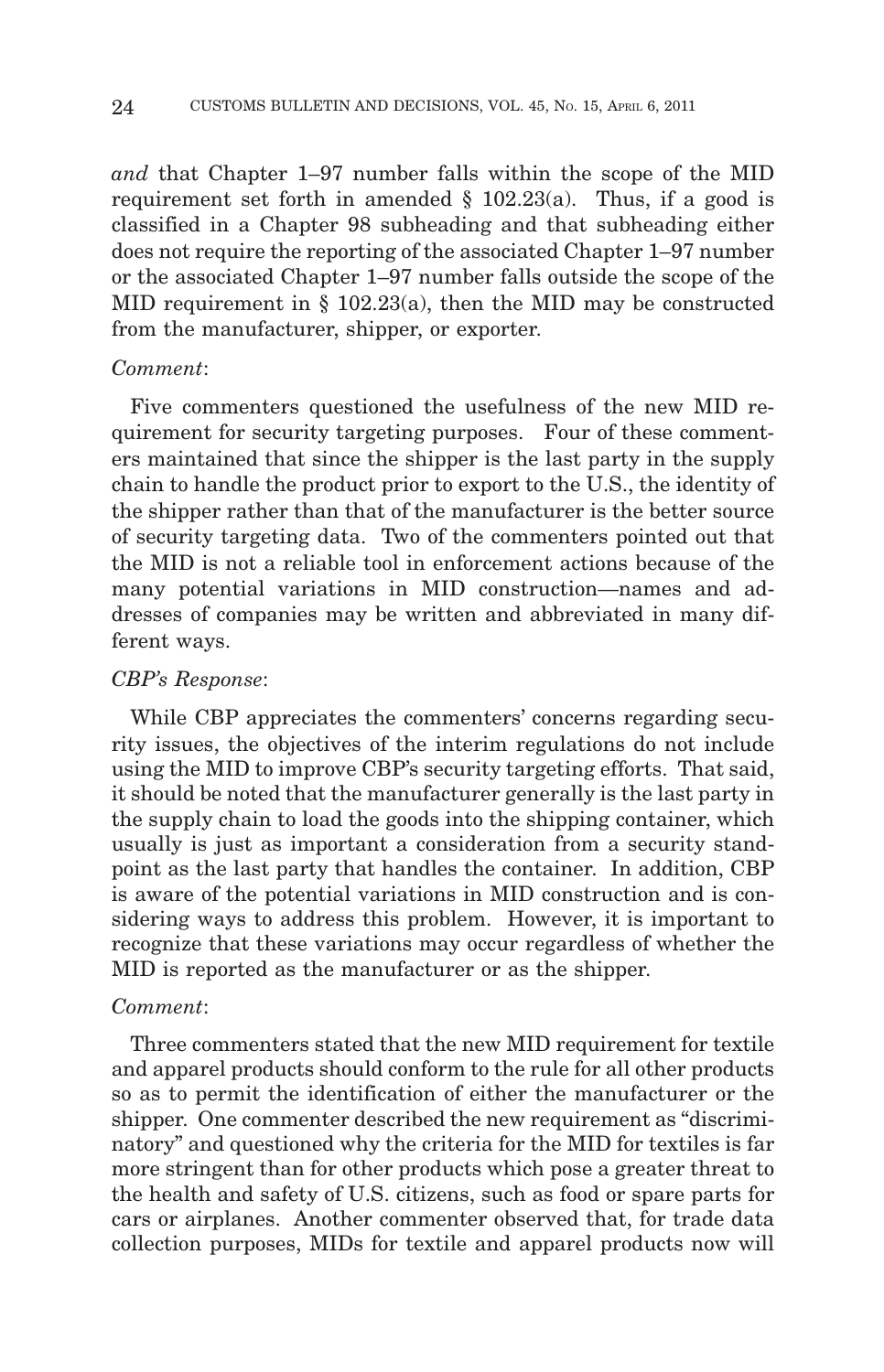represent completely different parties (manufacturers) from MIDs for other products (shippers or exporters).

#### *CBP's Response*:

In many cases, importers of textile and apparel goods were already constructing the MID from the manufacturer prior to the change in the MID requirement. CBP would also note that few, if any, nontextile products have the origin restrictions that exist for textile and apparel products. CBP will carefully evaluate the results of the change in the MID requirement for textile and apparel products before determining whether the same change also should be made for all non-textile products.

#### *Comment*:

Five commenters pointed out that the instructions for block 13 ("Manufacturer I.D.") on the CBP Form 7501 provide that for "purposes of this code, the manufacturer should be construed to refer to the invoicing party or parties (manufacturers or other direct suppliers)." Therefore, according to these commenters, the new MID requirement for textile and apparel products set forth in the interim rule conflicts with the CBP Form 7501. Two of these commenters stated that this discrepancy will result in confusion and uncertainty in the trading community.

#### *CBP's Response*:

CBP agrees that there should be no discrepancy between the requirements of § 102.23(a) and the instructions for the completion of CBP Form 7501. Therefore, the instruction notice for completing CBP Form 7501 has been amended to conform to the requirements of § 102.23(a) and posted to the cbp.gov website (*see* http://www.cbp.gov/xp/cgov/import/cargo\_summary/cbp7501/).

## *Comment*:

Two commenters expressed the view that CBP will have difficulty determining whether the MID for textile and apparel goods is constructed correctly, especially in the case of "home textiles" (where the seller is rarely the manufacturer) and in situations in which the seller is a trading company. One of these commenters inquired as to the type of documentation that will be required to enable CBP to enforce the new MID requirement. This commenter stated that "since there are no definitions of what is acceptable proof," there likely will be inconsistent enforcement around the country.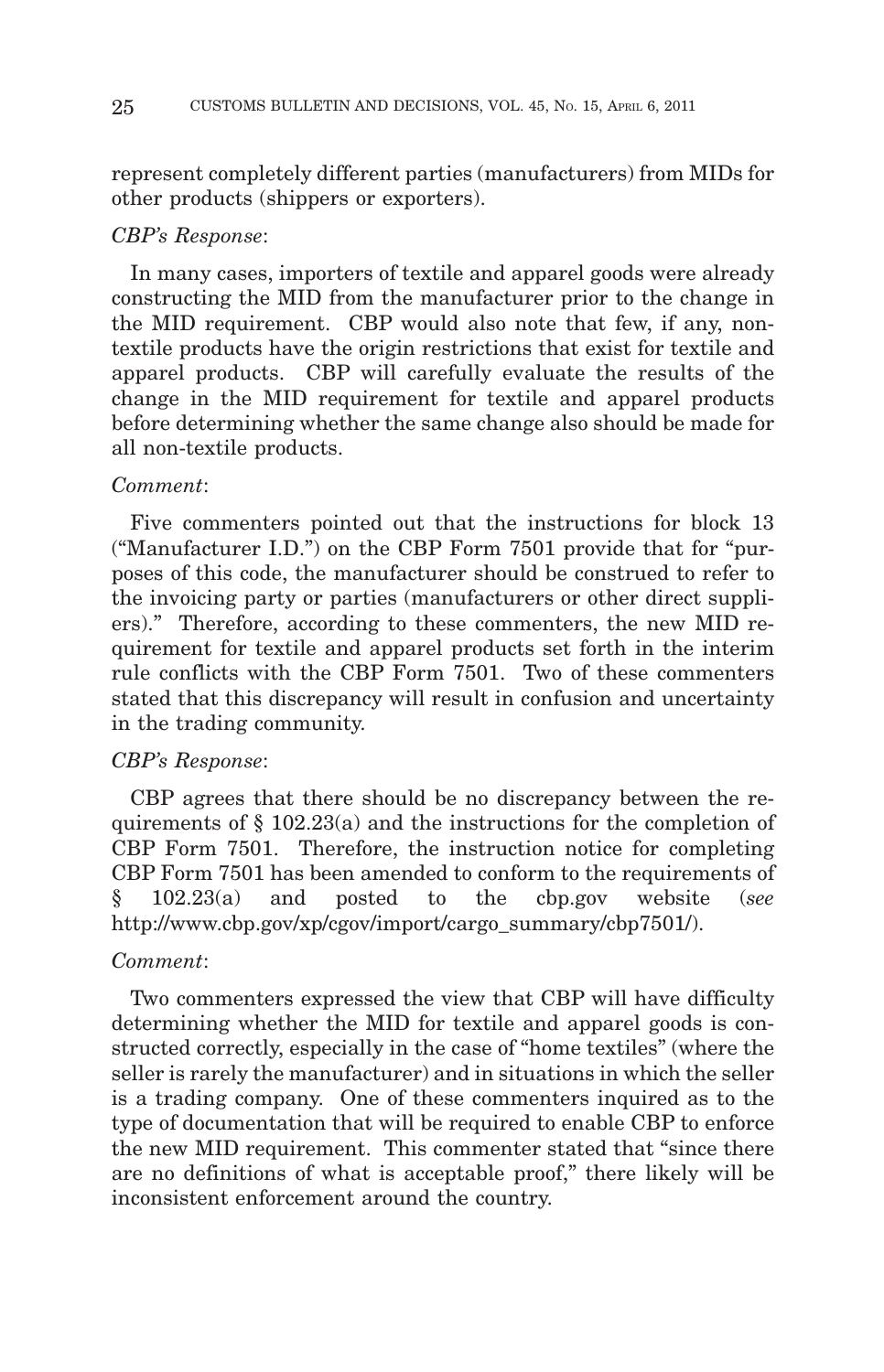#### *CBP's Response*:

If CBP officials choose to verify the accuracy of MID information, these officials will request and review additional documentation and records for that purpose. What is "acceptable proof" will depend on the type of product being imported, as the origin-conferring operations will differ from product to product. For example, for most apparel, the MID reflects the firm assembling the garment, while for many home textile products such as bed sheets, the MID reflects the firm that formed the fabric. While sewing records would be appropriate in verifying MID information in the former situation, a mill certificate would be appropriate in the latter situation. We appreciate the concern for consistency and offer as guidance that, after CBP determines the origin-conferring operation for a particular textile product, it will request and review commercially available manufacturing documentation appropriate to the product involved, such as commercial invoices, sewing tickets, and spinning or mill certificates.

#### *Comment*:

Two commenters recommended that, as part of its final rule, CBP update the "Formal Entry List," or TBT-01–036, most recently issued on August 31, 2001. Both commenters suggested that the Formal Entry List exempt all non-commercial shipments from the requirement of filing a formal entry to help clarify that the new MID requirement applies only to formal entries of commercial shipments. One of these commenters also recommended that the Formal Entry List be modified to require formal entries only for commercial shipments valued over \$250. The second commenter also suggested that the List have a single value limit, not less than the value limit set forth in 19 U.S.C. 1321. However, this commenter stated the value limit set forth in section 1321 should be increased from \$200 to \$500.

#### *CBP's Response*:

By way of background, TBT-01–036 dated August 31, 2001, is a CBP textile information issuance to the trade community that updated two lists of tariff numbers for which the submission of a formal entry is required. One list relates to tariff numbers for which a formal entry is required for commercial shipments only, regardless of value (pursuant to 19 CFR 143.22). The second list relates to tariff numbers for which a formal entry is required if the shipment is valued in excess of \$250 (pursuant to 19 CFR  $143.21(a)$ ). TBT-01-036 indicates that if a tariff number is on both lists, the requirement for formal entry regardless of value takes priority.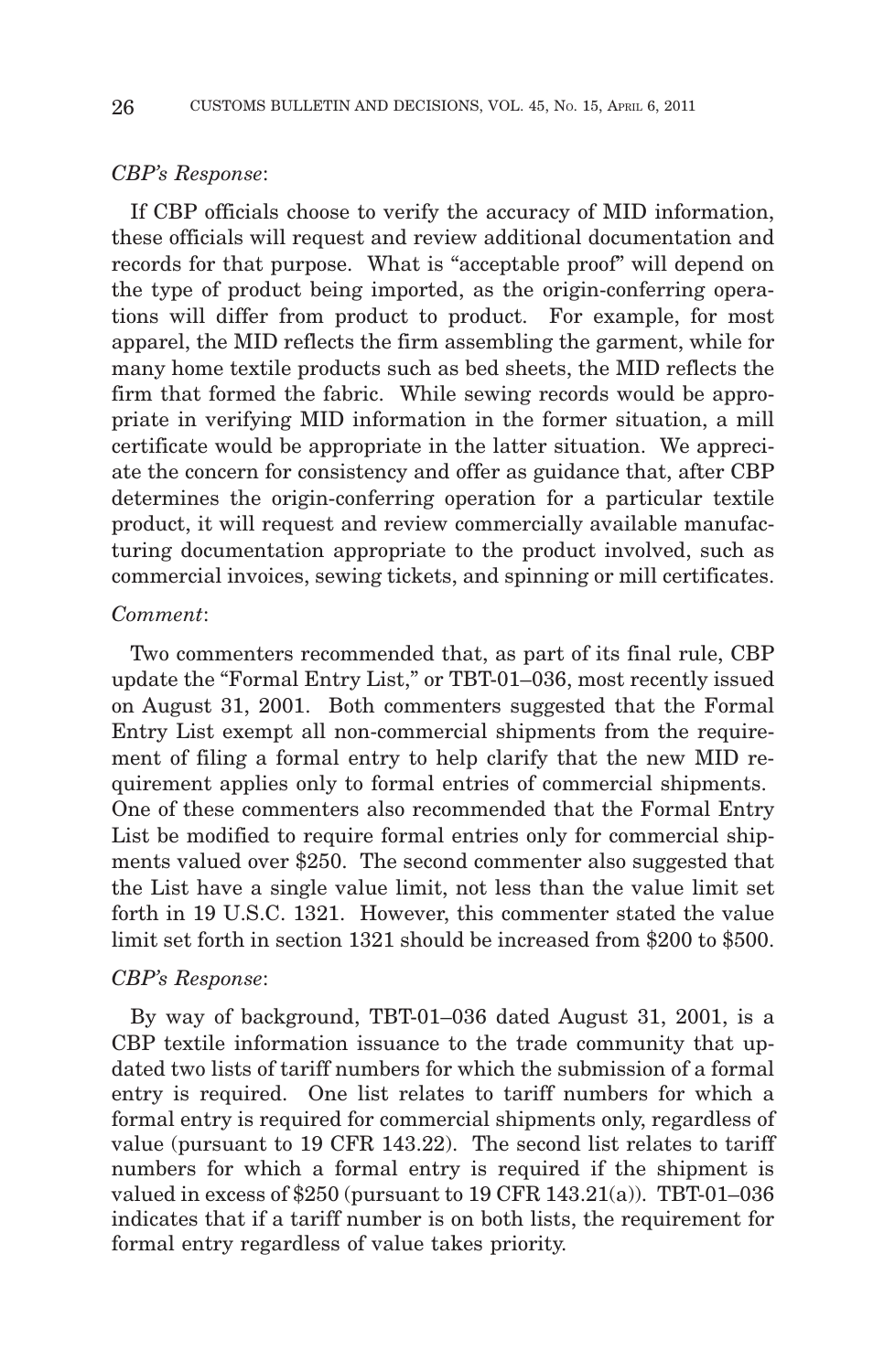CBP appreciates the recommendations of these commenters regarding the Formal Entry List and is reviewing and evaluating the potential impact of the suggested changes. However, CBP does not believe that this final rule document, which is concerned with the country of origin of textile and apparel products, is the appropriate vehicle for implementing changes relating to the types of merchandise that may be entered under informal entry. Any such changes that CBP decides to pursue affecting 19 CFR Part 143 will be the subject of a separate rulemaking.

In regard to the suggestion that CBP should clarify that the new MID requirement applies only to formal entries of commercial shipments, CBP notes (as previously pointed out in this comment discussion) that § 102.23(a) has been amended in this final rule document to provide that the MID must reflect the entity performing the originconferring operations only with respect to commercial importations. Thus, effective upon publication of this document in the **Federal Register**, all personal use shipments subject to formal or informal entry procedures will be excepted from the MID requirement set forth in § 102.21(a), while all commercial shipments (covered by formal or informal entries) will continue to be subject to this requirement.

#### *Comment*:

A commenter stated that he was unaware of any Customs statute that requires a U.S. importer to know the manufacturer of textile and apparel products so long as the importer can demonstrate that it acted with "reasonable care" to enter, classify, and value the imported goods, as well as determine the application of other legal requirements (*e.g.*, requirements of other government agencies affecting admissibility).

#### *CBP's Response*:

The commenter is correct that there is no customs statute that requires a U.S. importer to know the manufacturer of his/her product. However, in accordance with the direction provided by the Chairman of CITA and pursuant to section 204 of the Agricultural Act of 1956, as amended, as that authority is delegated by Executive Orders 11651 and 12475, and with direction from the Department of the Treasury, CBP is requiring the U.S. importer to provide the manufacturer's identification code for entries of textile and apparel products to help enforce trade in textile and apparel products.

#### *Comment*:

A commenter stated that the new MID requirement for textile and apparel articles is poorly defined. The commenter indicated that,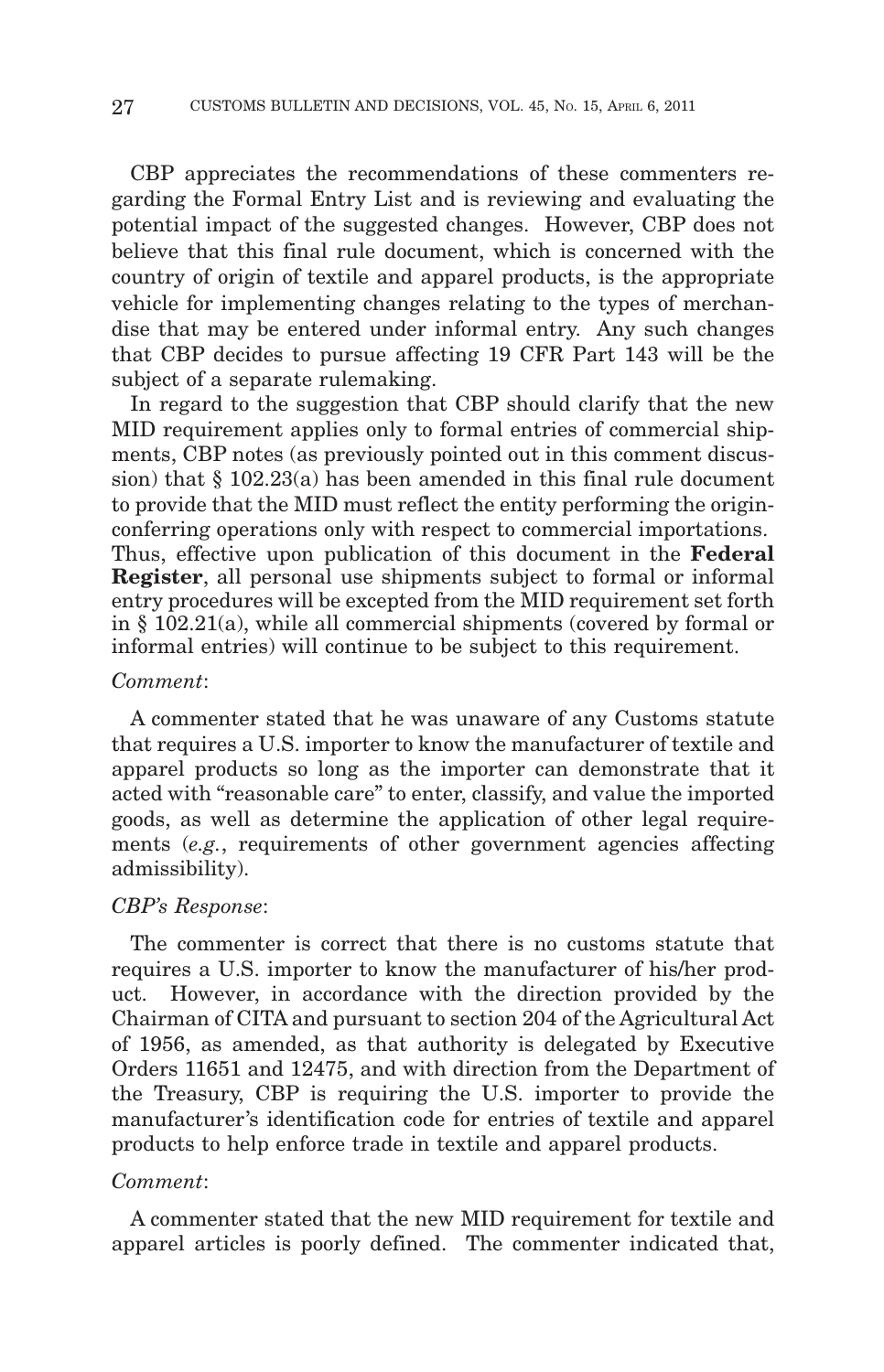while it is reasonably easy to use the country of origin rules in § 102.21, CBP regulations, to ascertain the correct country of origin of a good, the rules are difficult to use in determining the specific "origin-conferring operation" for purposes of complying with the new MID requirement. Three examples were provided:

1. While  $\S$  102.21(c)(1) clearly defines country of origin as "the single country, territory, or insular possession in which the good was wholly obtained or produced," the rule does not identify the originconferring operation (*e.g.*, growing the cotton, spinning the thread, weaving the cloth, or cutting and sewing the final product).

2. Regarding the rule set forth in  $\S$  102.21(e)(2) ("the country of origin of the good is the country, territory, or insular possession in which the fabric comprising the good was both dyed and printed when accompanied by two or more of the following operations:..."), how is the entity performing the origin-conferring operation to be determined if more than one manufacturer performs these operations within one country? For example, if one company prints and dyes while a second company shrinks and fulls, which is the originconferring entity?

3. In a situation involving a single textile item consisting of fabrics made by multiple weavers, which of the weavers is the originconferring entity? Is it the one that wove the largest piece of fabric?

## *CBP's Response*:

With regard to determining the entity who performed the originconferring operations for particular goods, importers may request and obtain a determination from CBP on that issue, provided sufficient information is furnished to enable CBP to make such a determination. Generally, however, one can look to the rules of origin for textile and apparel products set forth in § 102.21 (or the statutory source of those rules, 19 U.S.C. 3592) or § 102.22 (for products of Israel) and discern which operation will be the origin-conferring operation for the good at issue. For instance, in the first example above, assuming that the product is one that, if it had been produced in more than one country, would derive its origin from where it is wholly assembled, the assembler would be the entity that performed the origin-conferring operation.

The second example above is more difficult. Assuming that the good is subject to the rule set forth in  $\S 102.21(e)(2)$ , CBP believes that the entity performing the last or final step of these origin-conferring operations would be considered the origin-conferring entity. For example, the dyeing, printing, shrinking, and fulling must all occur in a single country for origin to be conferred in that country. The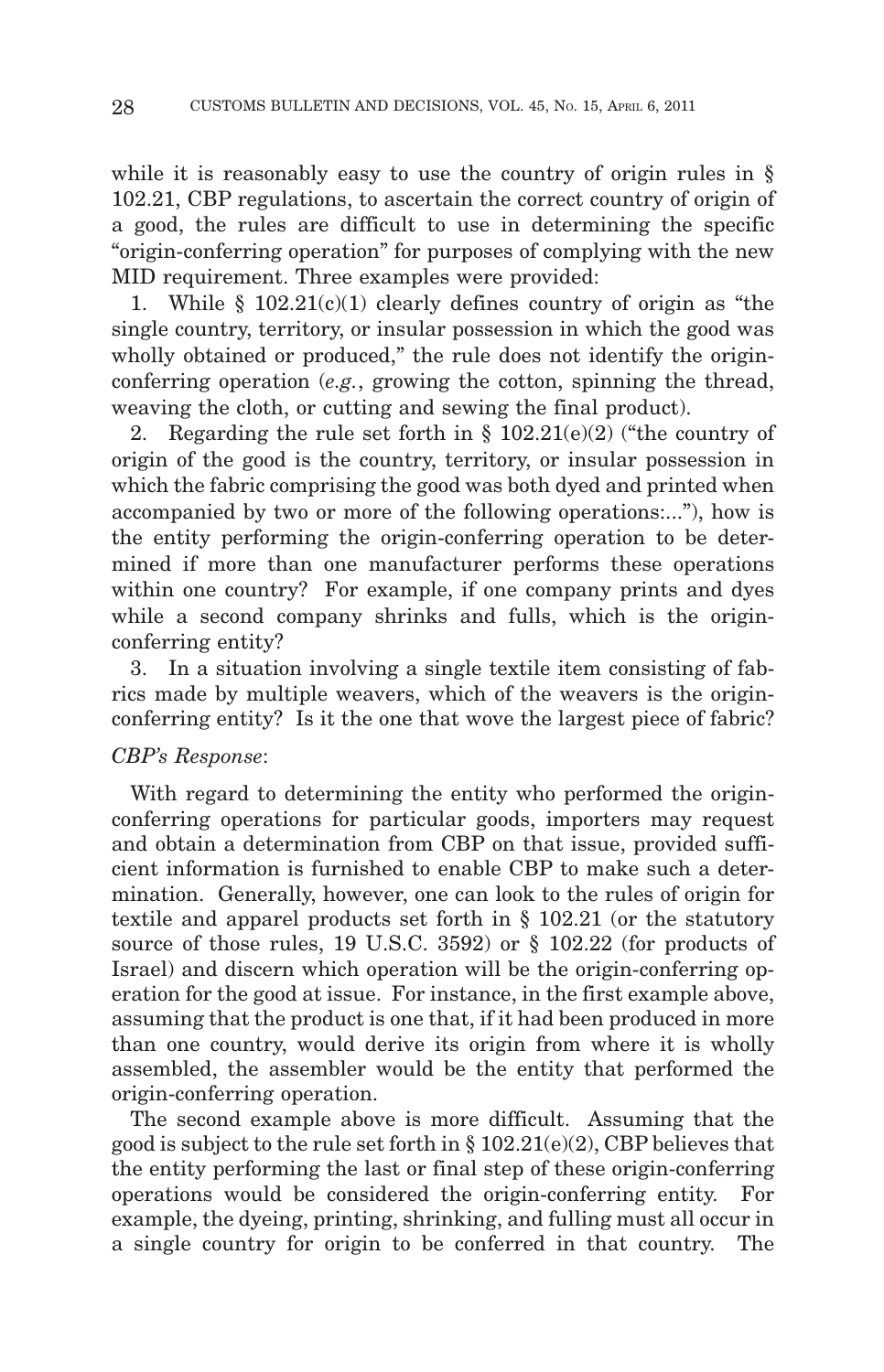origin-conferring process is not complete until the last of the required or necessary steps is completed. Therefore, it is the last manufacturer to complete the origin-conferring steps who is to be considered the origin-conferring entity. However, the determination of the origin-conferring entity may vary depending on the specific facts involved and the product at issue. An importer should seek a ruling from CBP in cases of uncertainty of the entity to be considered the origin-conferring entity.

As for the third example, CBP is unable to determine the originconferring entity without more specific information regarding the "single textile item" involved.

#### *Comment*:

A commenter asked whether, in constructing a MID for companies located in amalgamated cities in Quebec (*e.g.*, Montreal, Quebec City, Hull), an importer should use the amalgamated location or the location of any former townships within said location.

#### *CBP's Response*:

Consistent with the rules for constructing the MID set forth in the Appendix to Part 102, if the location is indeed an amalgamated city, it would be appropriate to use such a location (such as Montreal) rather than a former township.

## *Comment*:

A commenter inquired as to whether the new MID requirement applies to marked/mutilated textile samples. The commenter noted in this regard that such goods are accorded tariff treatment based upon their classification in subheading 9811.00.60, HTSUS, and that this subheading is not within the HTSUS provisions defining the scope of textile or apparel products set forth in 19 CFR 102.21(b)(5). Another commenter recommended that the term "samples," as used in interim § 102.24(a) be defined to exclude samples classifiable in subheading 9811.00.60, HTSUS. According to this commenter, "[t]ariff samples are not subject to duty or quantitative restraints and there is no purpose in denying the informal entry procedure to them."

#### *CBP's Response*:

Subheading 9811.00.60 does not fall within the scope of the MID requirement set forth in amended § 102.23(a) and, because subheading 9811.00.60 does not require a 10-digit statistical reporting number, the MID for goods classified in this provision need not be constructed from the entity performing the origin-conferring operations.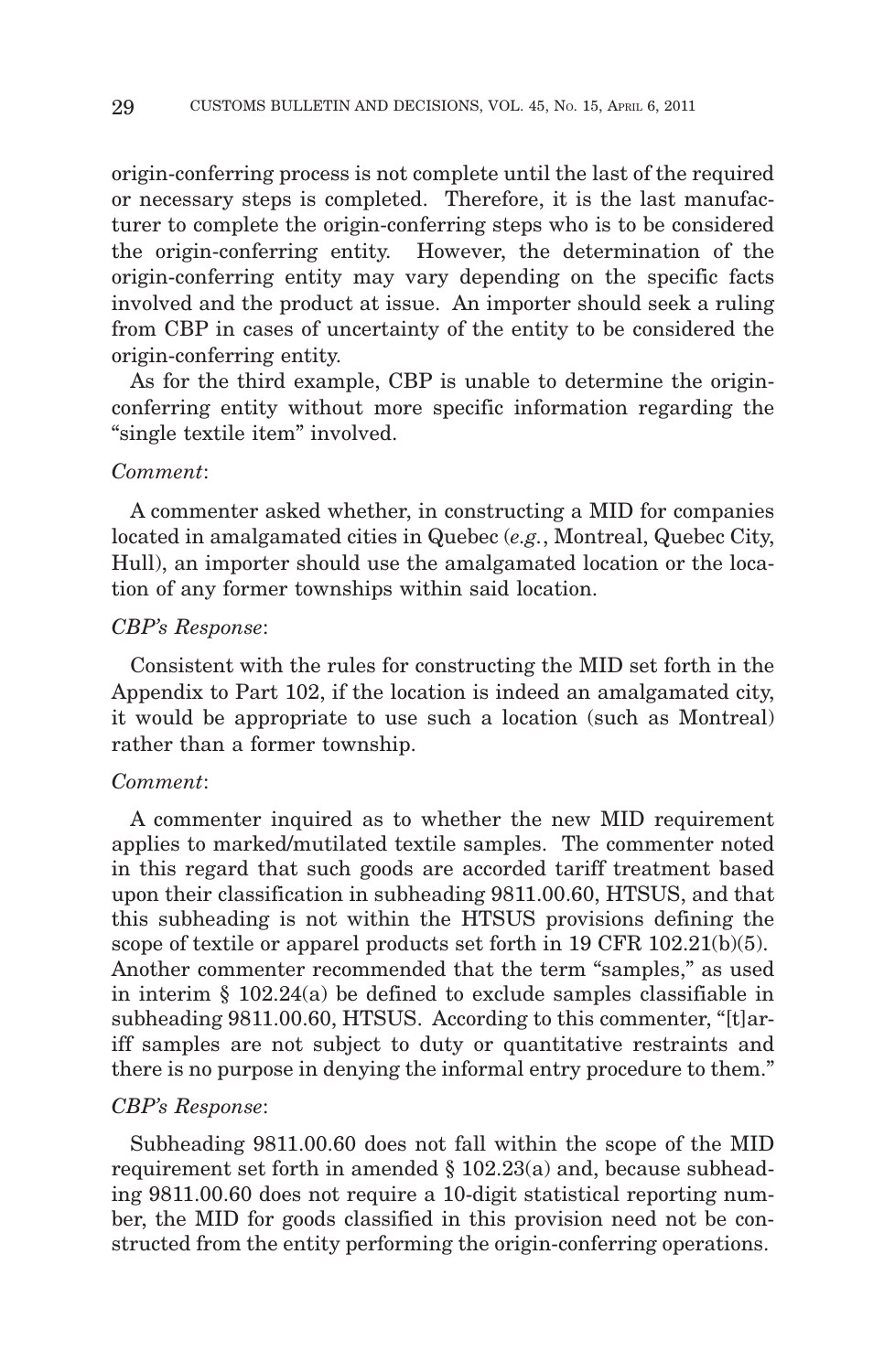Samples that are referred to in 19 CFR 102.24(a) are not intended to include samples classifiable in subheading 9811.00.60.

## *Comment*:

A commenter recommended that the final rule include a definition of the term "manufacturer" to clarify that the manufacturer is the entity that performs the origin-conferring operations. This commenter also noted that the Memorandum of Understanding (MOU) with the People's Republic of China includes a requirement for a visa transmission, and that a manufacturer's identification code is one of the data elements that must appear on the visa transmission. The commenter stated that since the MID on the visa transmission may not reflect the entity performing the origin-conferring operations, there may be a discrepancy between the MID on the visa transmission and the MID on the entry documentation. In this regard, the commenter recommended that interim § 102.23(a) be amended in the final rule to clarify that such a discrepancy will not be the cause of an entry rejection.

#### *CBP's Response*:

The first suggested clarification is unnecessary as  $\S 102.23(a)$  specifically requires that the MID be "constructed from the name and address of the entity performing the origin-conferring operations."

Pursuant to the MOU with China, an MID must be transmitted via the Electronic Visa Information System (ELVIS). The MOU closely parallels § 102.23(a) by providing that the MID is to be constructed from "the name of the entity performing the origin-conferring operations." Therefore, while there is no reason to expect a discrepancy between the MID reported on the visa transmission and the MID reported on entry documentation, CBP recognizes that there may be instances in which the two MIDs do not match. CBP will not reject an entry if there is a discrepancy between the two MIDs if the MID identified pursuant to 102.23(a) accurately reflects the name and address of the entity performing the origin-conferring operations.

#### *Comment*:

A commenter noted that, for goods produced in the NAFTA territories, a different conclusion regarding the country of origin of a good may be reached when applying the NAFTA preference override provision in 19 CFR 102.19 rather than the rules set forth in 19 CFR 102.21. Because § 102.19 takes precedence in such a situation, the commenter recommended that the final rule clarify that, in determining the entity performing the origin-conferring operations for pur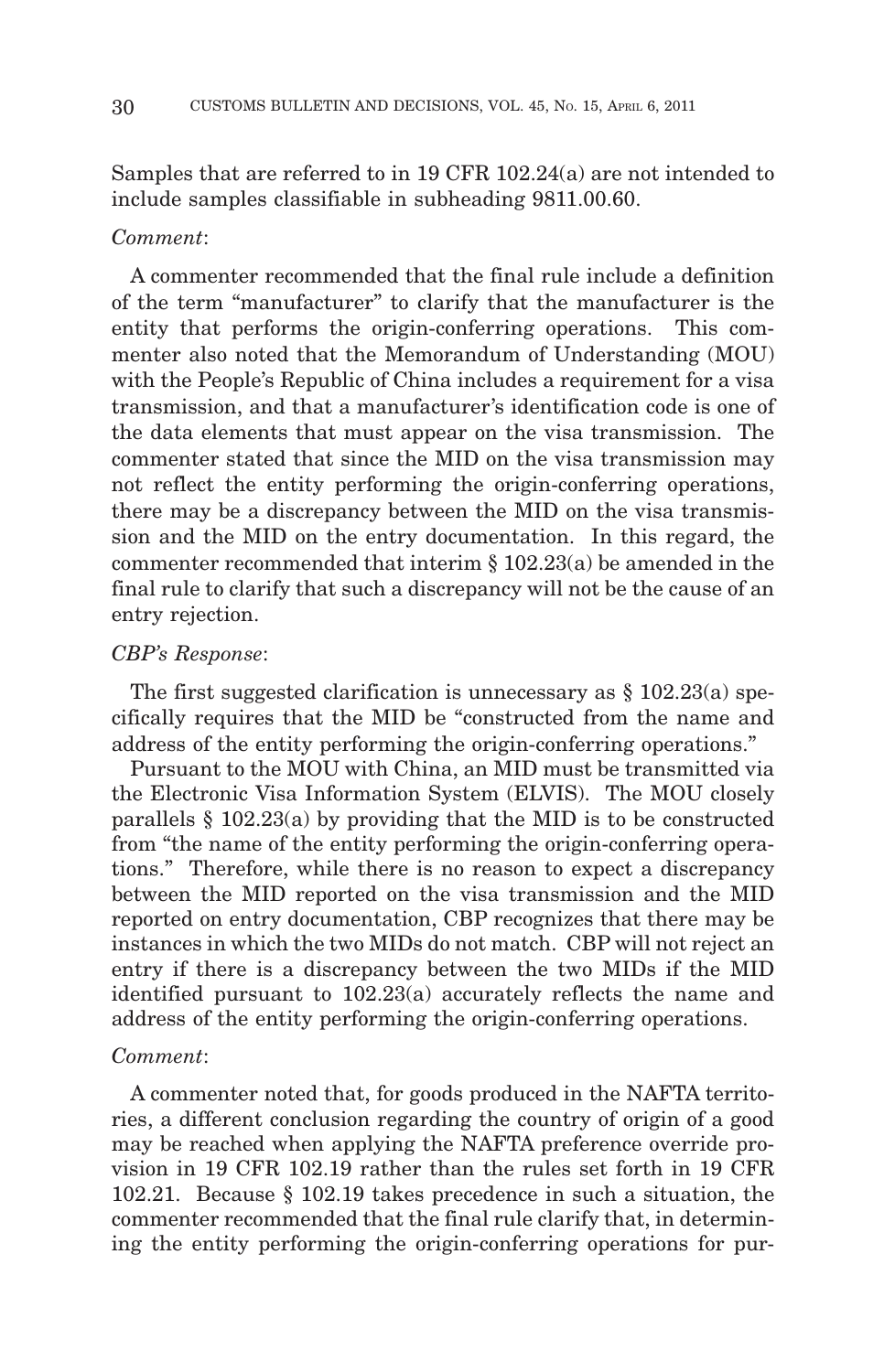poses of the MID requirement, the NAFTA preference override provision in § 102.19 should be taken into consideration.

#### *CBP's Response*:

The clarification sought by the commenter is unnecessary. Section 102.21(c) clearly states that in determining the country of origin of a textile or apparel product by application of paragraphs (c)(1) through  $(c)(5)$  of § 102.21, where appropriate "the additional requirements or conditions of §§ 102.12 through 102.19 of this part" are to be applied.

#### *Comment*:

A commenter inquired regarding a situation involving sewing thread made of spun polyester fiber where the fiber is produced in China but the yarn is spun, twisted, dyed, and finished in Mexico. The commenter stated that although the sewing thread would be considered to be of Chinese origin for purposes of NAFTA, it appears that the MID should reflect the Mexican supplier since the "major transformation is done in Mexico."

#### *CBP's Response*:

Section 102.23(a) provides that the entity performing the originconferring operations is to be determined by application of the rules of origin set forth in § 102.21 (or § 102.22 for products of Israel). Applying the rules in § 102.21 to the example provided, if the fiber referenced by the commenter is staple fiber, the origin of the sewing thread would be the country in which the fiber was spun into yarn, *i.e.*, Mexico. However, if the fiber referenced by the commenter is extruded filament, the origin of the thread would be the country in which the filament was extruded, *i.e.*, China. It should be emphasized that these determinations are made by application of the country of origin rules set forth in § 102.21 and not by the NAFTA preference rules set forth in General Note 12, HTSUS.

#### *Comment*:

A commenter requested clarification regarding whether post office boxes may be used in constructing the MID, and, if so, suggested that an example of a MID constructed, in part, from a P.O. Box would be helpful. This commenter also stated that there has been some confusion as to whether Kowloon should be reflected in the MID as the city. The commenter suggested that inserting an example in paragraph 7 of the Appendix to Part 102 where the factory is located in Kowloon would help eliminate the confusion.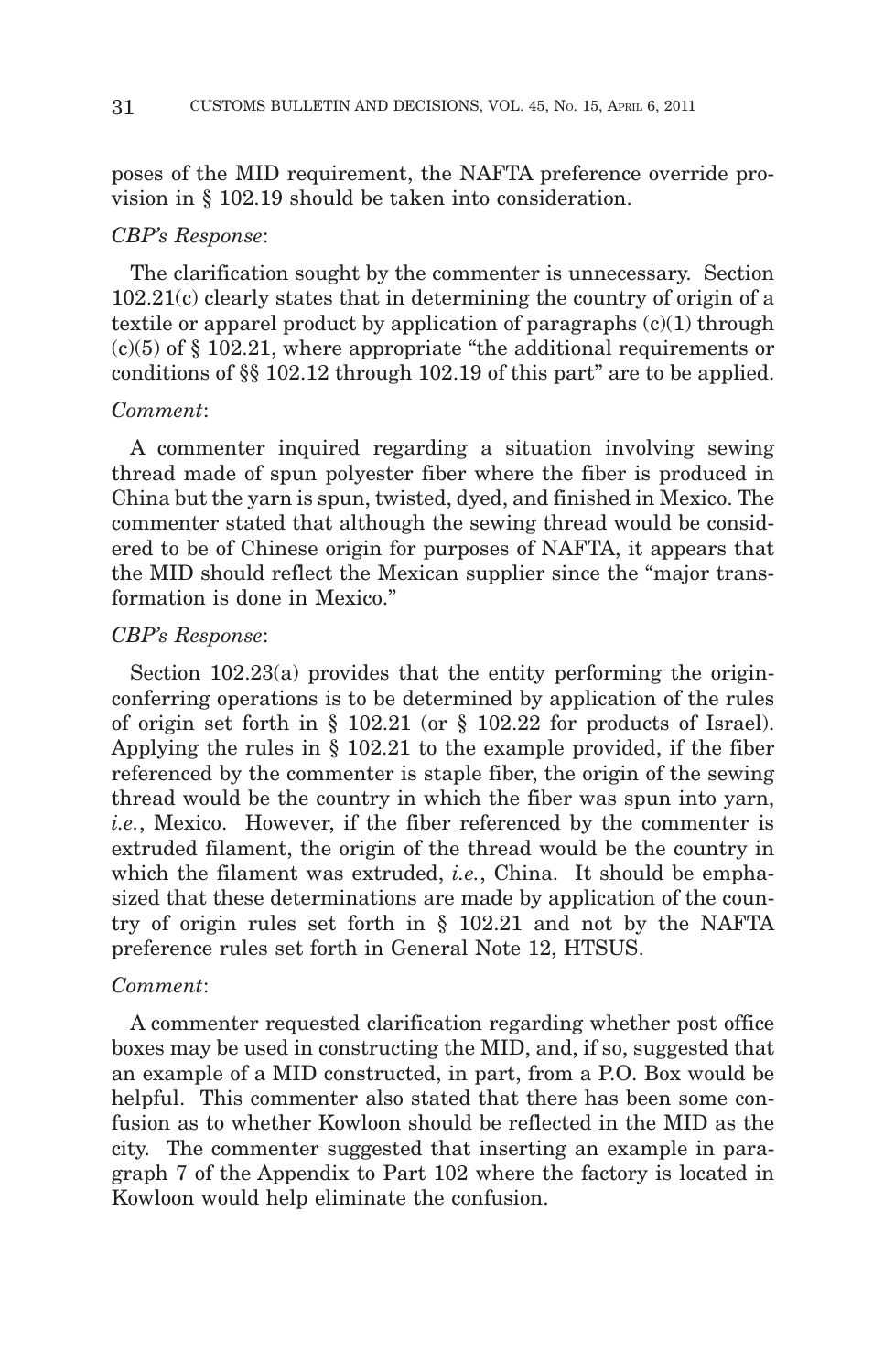#### *CBP's Response*:

As stated in paragraph 4 of the Appendix to Part 102, a post office box number (the first four numbers) is to be used in constructing the MID if it contains the largest number on the street address line. CBP agrees that it would be helpful to include an example in paragraph 7 of the Appendix showing the use of a P.O. Box number. With respect to whether Kowloon (in Hong Kong) should be reflected in the MID as the city, paragraph 5 of the Appendix provides that the last characters in the MID are derived from the first three letters in the city name. Paragraph 5 clearly states that, for city-states, the first three letters are to be taken from the country name and gives an example of "HON" for Hong Kong. CBP agrees with the commenter that it would be helpful to include in paragraph 7 an example of a manufacturer in Kowloon.

The following example, using both a post office box number and a manufacturer in Kowloon, has been added to the examples in paragraph 7 of the Appendix to Part 102: A.B.C. Company, 55–5 Hung To Road, P.O. Box 1234, Kowloon, Hong Kong. The MID is HKABCCOM1234HON.

#### **Conclusion**

Accordingly, based on the analysis of the comments received, CBP has determined that the interim regulations published as CBP Dec. 05–32 should be adopted as a final rule with certain changes as discussed above and as set forth below. The changes to the interim regulatory text effected by this final rule document are as follows:

1. In § 102.23(a). paragraph (a), relating to the manufacturer identification code (MID), has been revised to limit the MID requirement to commercial importations of textile and apparel goods classified within Section XI, HTSUS, and any 10-digit HTSUS number outside of Section XI with a three-digit textile category number assigned to the specific subheading; and

2. In the Appendix to Part 102, which sets forth rules for constructing the MID:

a. Paragraph 1 has been revised to reflect the limitation in the scope of the MID requirement set forth in amended  $\S$  102.23(a); and

b. Paragraph 7 has been revised by adding a new example that illustrates the use of a post office box number as well as a manufacturer located in Kowloon, Hong Kong.

## **Inapplicability of Notice and Delayed Effective Date Requirements**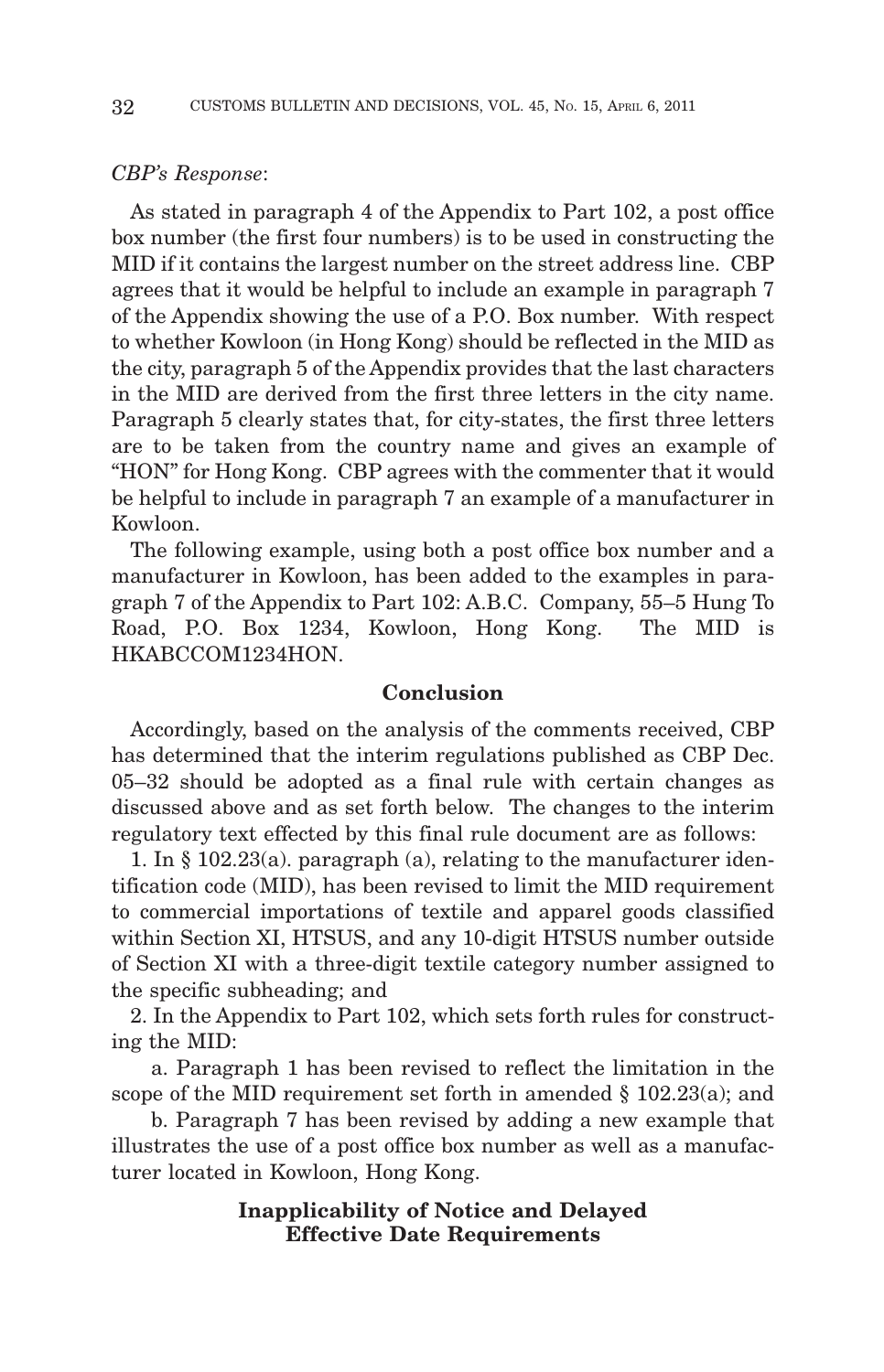Under the Administrative Procedure Act ("APA") (5 U.S.C. 553), agencies generally are required to publish final amendments at least 30 days prior to their effective date. However,  $\S\S 553(d)(1)$  and  $(d)(3)$ of the APA exempt agencies from the requirement of publishing notice of final rules at least 30 days prior to their effective date when a substantive rule grants or recognizes an exemption or relieves a restriction and when the agency finds that good cause exists for not meeting the advance publication requirement. As discussed earlier, the only changes to the interim regulations effected by this final rule involve limiting the scope of the MID requirement for textile and apparel products and adding a new example to clarify the proper construction of the MID. Accordingly, it has been determined that this final rule grants an exemption and relieves restrictions and that good cause exists for dispensing with a delayed effective date.

## **Executive Order 12866**

CBP has determined that this document is not a regulation or rule subject to the provisions of Executive Order 12866 of September 30, 1993 (58 FR 51735, October 1993), because it pertains to a foreign affairs function of the United States and, therefore, is specifically exempted by section 3(d)(2) of Executive Order 12866.

## **Regulatory Flexibility Act**

CBP Dec. 05–32 was issued as an interim rule rather than as a notice of proposed rulemaking because CBP had determined that: (1) the interim regulations involve a foreign affairs function of the United States pursuant to  $\S 553(a)(1)$  of the APA; and (2) prior public notice and comment procedures on these regulations were impracticable, unnecessary, and contrary to the public interest pursuant to § 553(b)(B) of the APA. Because no notice of proposed rulemaking was required, the provisions of the Regulatory Flexibility Act, as amended (5 U.S.C. 601 *et seq*.), do not apply to this rulemaking. Accordingly, this final rule is not subject to the regulatory analysis requirements or other requirements of 5 U.S.C. 603 and 604.

## **Paperwork Reduction Act**

The collections of information in these regulations (the identification of the manufacturer on CBP Form 3461 (Entry/Immediate Delivery) and CBP Form 7501 (Entry Summary)) have been previously reviewed and approved by the Office of Management and Budget in accordance with the requirements of the Paperwork Reduction Act (44 U.S.C. 3507) under control numbers 1651–0024 and 1651–0022, respectively. These regulations clarify that the manufacturer to be identified on entries of textile and apparel products must consist of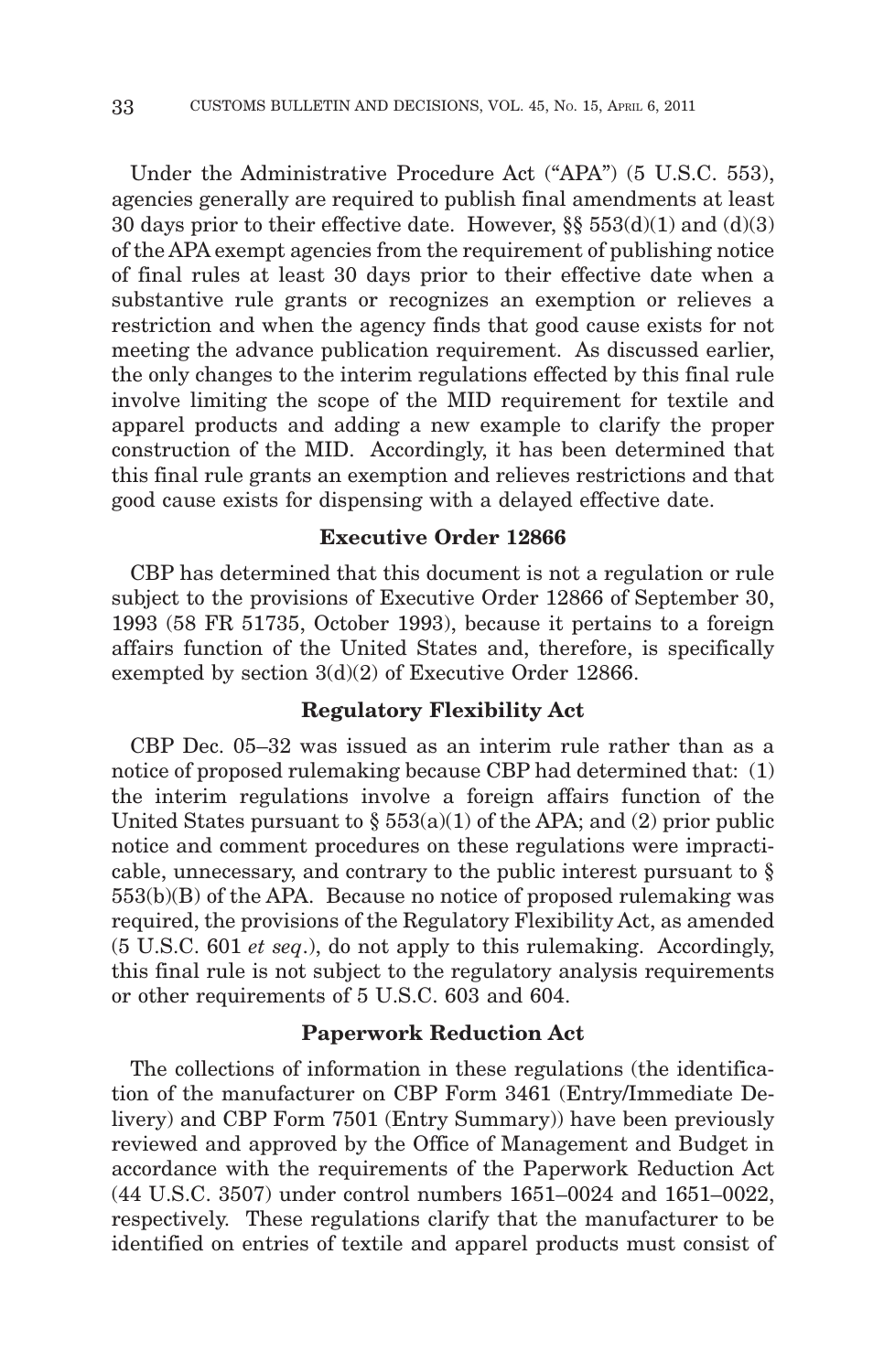the entity performing the origin-conferring operations. An agency may not conduct or sponsor and an individual is not required to respond to a collection of information unless it displays a valid OMB control number.

## **Signing Authority**

This document is being issued in accordance with  $\S 0.1(a)(1)$  of the CBP regulations  $(19 \text{ CFR } 0.1(a)(1))$  pertaining to the authority of the Secretary of the Treasury (or his/her delegate) to approve regulations related to certain customs revenue functions.

## **List of Subjects**

## **19 CFR Part 102**

Customs duties and inspections, Imports, Reporting and recordkeeping requirements, Rules of origin, Trade agreements.

#### **AMENDMENTS TO THE REGULATIONS**

Accordingly, the interim rule amending Parts 12, 102, 141, 144, 146, and 163 of the CBP regulations (19 CFR Parts 12, 102, 141, 144, 146 and 163), which was published at 70 FR 58009 on October 5, 2005, is adopted as a final rule with certain changes as discussed above and set forth below.

#### **PART 102 – RULES OF ORIGIN**

1. The general authority citation for Part 102 continues to read as follows:

**Authority:** 19 U.S.C. 66, 1202 (General Note 3(i), Harmonized Tariff Schedule of the United States), 1624, 3314, 3592.

2. Section 102.23 is amended by revising paragraph (a) to read as follows:

#### **§ 102.23 Origin and manufacturer identification**

(a) *Textile or apparel product manufacturer identification*. All commercial importations of textile or apparel products must identify on CBP Form 3461 (Entry/Immediate Delivery) and CBP Form 7501 (Entry Summary), and in all electronic data transmissions that require identification of the manufacturer, the manufacturer of such products through a manufacturer identification code (MID) constructed from the name and address of the entity performing the origin-conferring operations pursuant to § 102.21 or § 102.22 of this part, as applicable. The code must be accurately constructed using the methodology set forth in the Appendix to this part, including the use of the two-letter International Organization for Standardization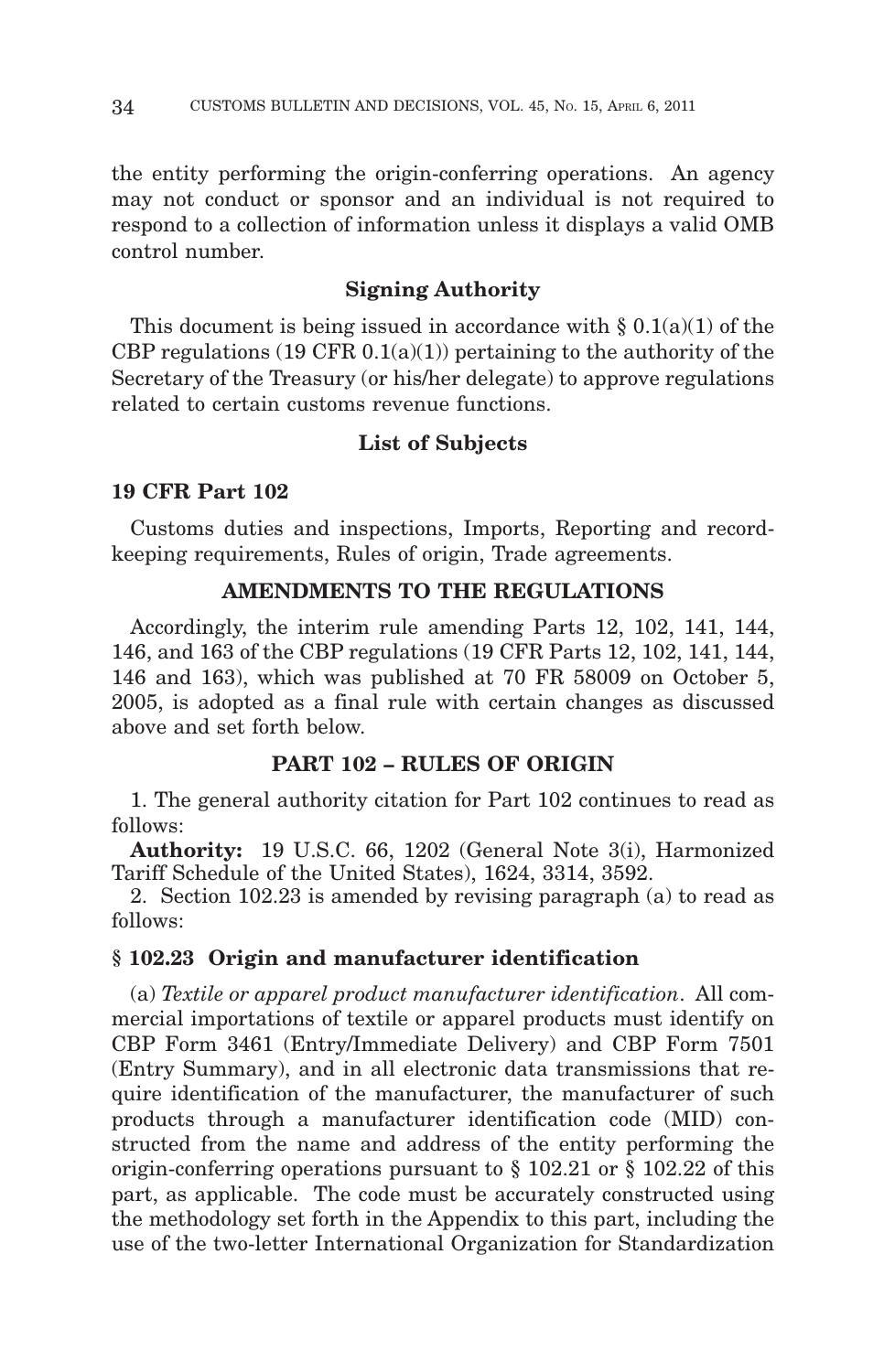(ISO) code for the country of origin of such products. When a single entry is filed for products of more than one manufacturer, the products of each manufacturer must be separately identified. Importers must be able to demonstrate to CBP their use of reasonable care in determining the manufacturer. If an entry filed for such merchandise fails to include the MID properly constructed from the name and address of the manufacturer, the port director may reject the entry or take other appropriate action. For purposes of this paragraph, "textile or apparel products" means goods classifiable in Section XI, Harmonized Tariff Schedule of the United States (HTSUS), and goods classifiable in any 10-digit HTSUS number outside of Section XI with a three-digit textile category number assigned to the specific subheading.

\*\*\*\*\*

3. The Appendix to Part 102 is amended by revising paragraph 1 and by adding a new example at the end of paragraph 7. Revised paragraph 1 and the addition to paragraph 7 read as follows:

## **Appendix To Part 102-Textile and Apparel Manufacturer Identification**

Rules for constructing the manufacturer identification code (MID)

1. Pursuant to § 102.23(a) of this part, all commercial importations of textile or apparel products, as defined in that paragraph, must identify on CBP Form 3461 (Entry/Immediate Delivery) and CBP Form 7501 (Entry Summary), and in all electronic data transmissions that require identification of the manufacturer, the manufacturer of such products through a manufacturer identification code (MID) constructed from the name and address of the entity performing the origin-conferring operations. The MID may be up to 15 characters in length, with no spaces inserted between the characters.

\*\*\*\*\*

7. \* \* \*A.B.C. COMPANY, 55–5 Hung To Road, P.O. Box 1234, Kowloon, Hong Kong; HKABCCOM1234HON. Dated: March 14, 2011

> ALAN BERSIN *Commissioner U.S. Customs and Border Protection*

Timothy E. Skud Deputy Assistant Secretary of the Treasury

[Published in the Federal Register, March 17, 2011 (76 FR 14575)]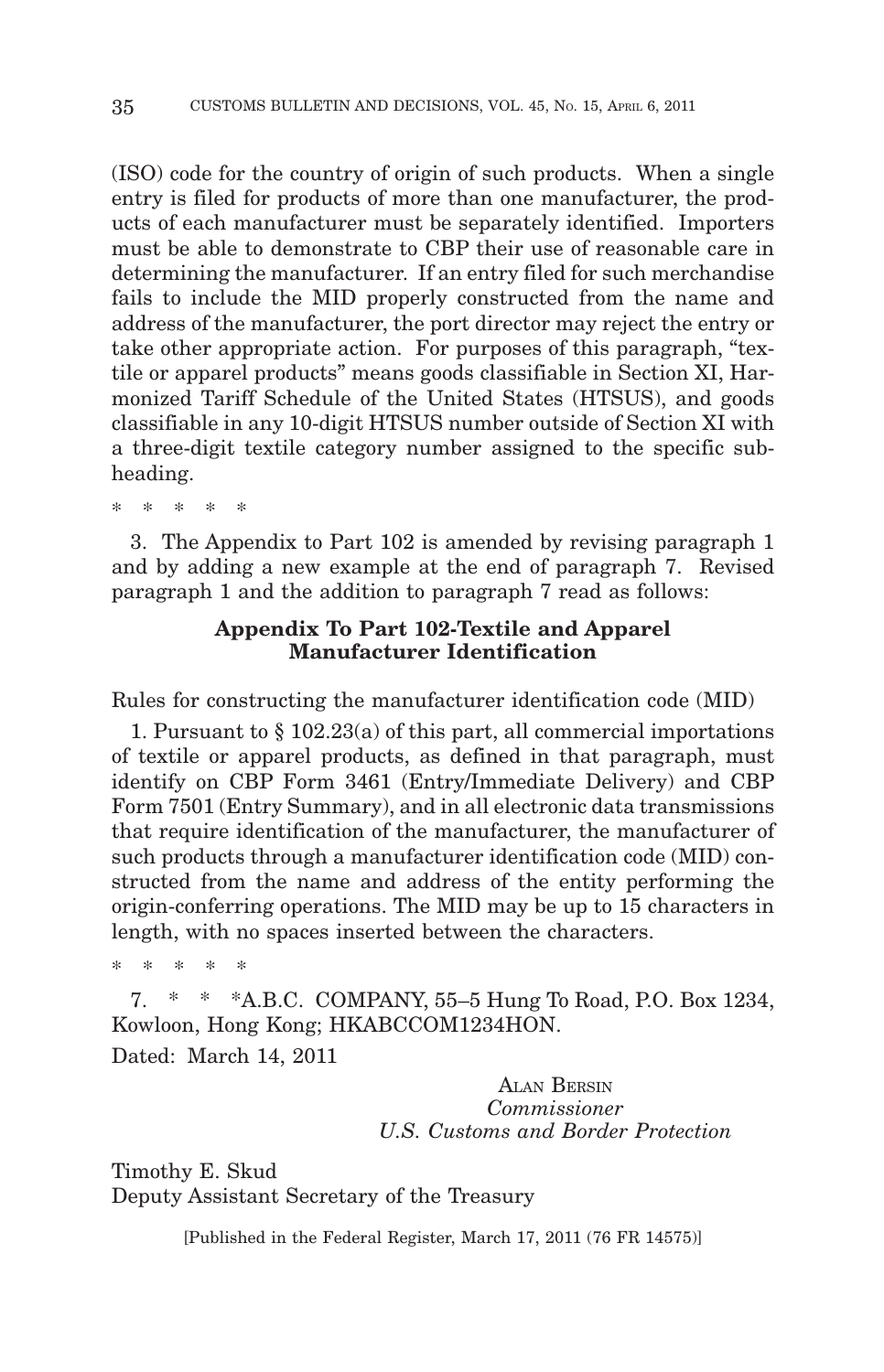# **AGENCY INFORMATION COLLECTION ACTIVITIES:**

# **Record of Vessel Foreign Repair or Equipment Purchase**

**AGENCY:** U.S. Customs and Border Protection, Department of Homeland Security

**ACTION:** 30-Day notice and request for comments; Extension of an existing information collection: 1651–0027.

**SUMMARY:** U.S. Customs and Border Protection (CBP) of the Department of Homeland Security will be submitting the following information collection request to the Office of Management and Budget (OMB) for review and approval in accordance with the Paperwork Reduction Act: Record of Vessel Foreign Repair or Equipment Purchase (CBP Form 226). This is a proposed extension of an information collection that was previously approved. CBP is proposing that this information collection be extended with a change to the burden hours. This document is published to obtain comments from the public and affected agencies. This proposed information collection was previously published in the **Federal Register** (76 FR 3151) on January 19, 2011, allowing for a 60-day comment period. This notice allows for an additional 30 days for public comments. This process is conducted in accordance with 5 CFR 1320.10.

**DATES:** Written comments should be received on or before April 21, 2011.

**ADDRESSES:** Interested persons are invited to submit written comments on this proposed information collection to the Office of Information and Regulatory Affairs, Office of Management and Budget. Comments should be addressed to the OMB Desk Officer for Customs and Border Protection, Department of Homeland Security, and sent via electronic mail to oira\_submission@omb.eop.gov or faxed to (202) 395–5806.

# **SUPPLEMENTARY INFORMATION:**

U.S. Customs and Border Protection (CBP) encourages the general public and affected Federal agencies to submit written comments and suggestions on proposed and/or continuing information collection requests pursuant to the Paperwork Reduction Act (Pub. L.104–13). Your comments should address one of the following four points: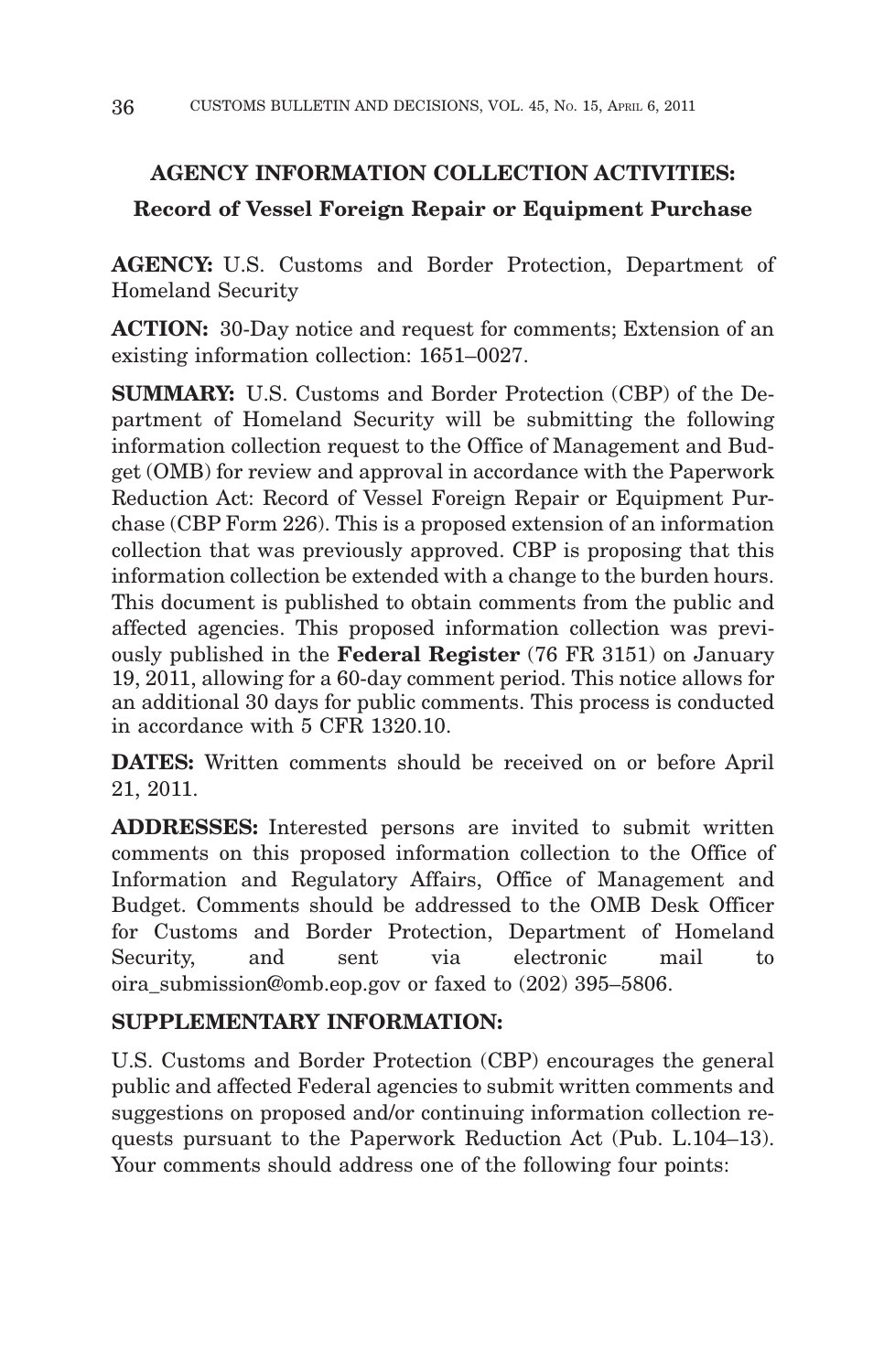- (1) Evaluate whether the proposed collection of information is necessary for the proper performance of the functions of the agency/component, including whether the information will have practical utility;
- (2) Evaluate the accuracy of the agencies/components estimate of the burden of the proposed collection of information, including the validity of the methodology and assumptions used;
- (3) Enhance the quality, utility, and clarity of the information to be collected; and
- (4) Minimize the burden of the collections of information on those who are to respond, including the use of appropriate automated, electronic, mechanical, or other technological techniques or other forms of information.

**Title:** Record of Vessel Foreign Repair or Equipment Purchase

**OMB Number:** 1651–0027

**Form Number:** CBP Form 226

**Abstract:** 19 U.S.C. 1466(a) provides for a 50 percent ad valorem duty assessed on a vessel master or owner for any repairs, purchases, or expenses incurred in a foreign country by a commercial vessel registered in the United States. CBP Form 226, Record of Vessel Foreign Repair or Equipment Purchase, is used by the master or owner of a vessel to declare and file entry on equipment, repairs, parts, or materials purchased for the vessel in a foreign country. This information enables CBP to assess duties on these foreign repairs, parts or materials. CBP Form 226 is provided for by 19 CFR 4.7 and 4.14 and is accessible at *http://forms.cbp.gov/pdf/CBP\_Form\_226.pdf*.

**Current Actions:** CBP proposes to extend the expiration date of this information collection with a change to the burden hours based on the number of responses filed with CBP in 2010. There is no change to the information being collected.

**Type of Review:** Extension (with change)

**Affected Public:** Businesses

**Estimated Number of Respondents:** 100

**Estimated Number of Responses per Respondent:** 11

**Estimated Number of Total Annual Responses:** 1,100

**Estimated Time per Response:** 45 minutes

**Estimated Total Annual Burden Hours:** 825